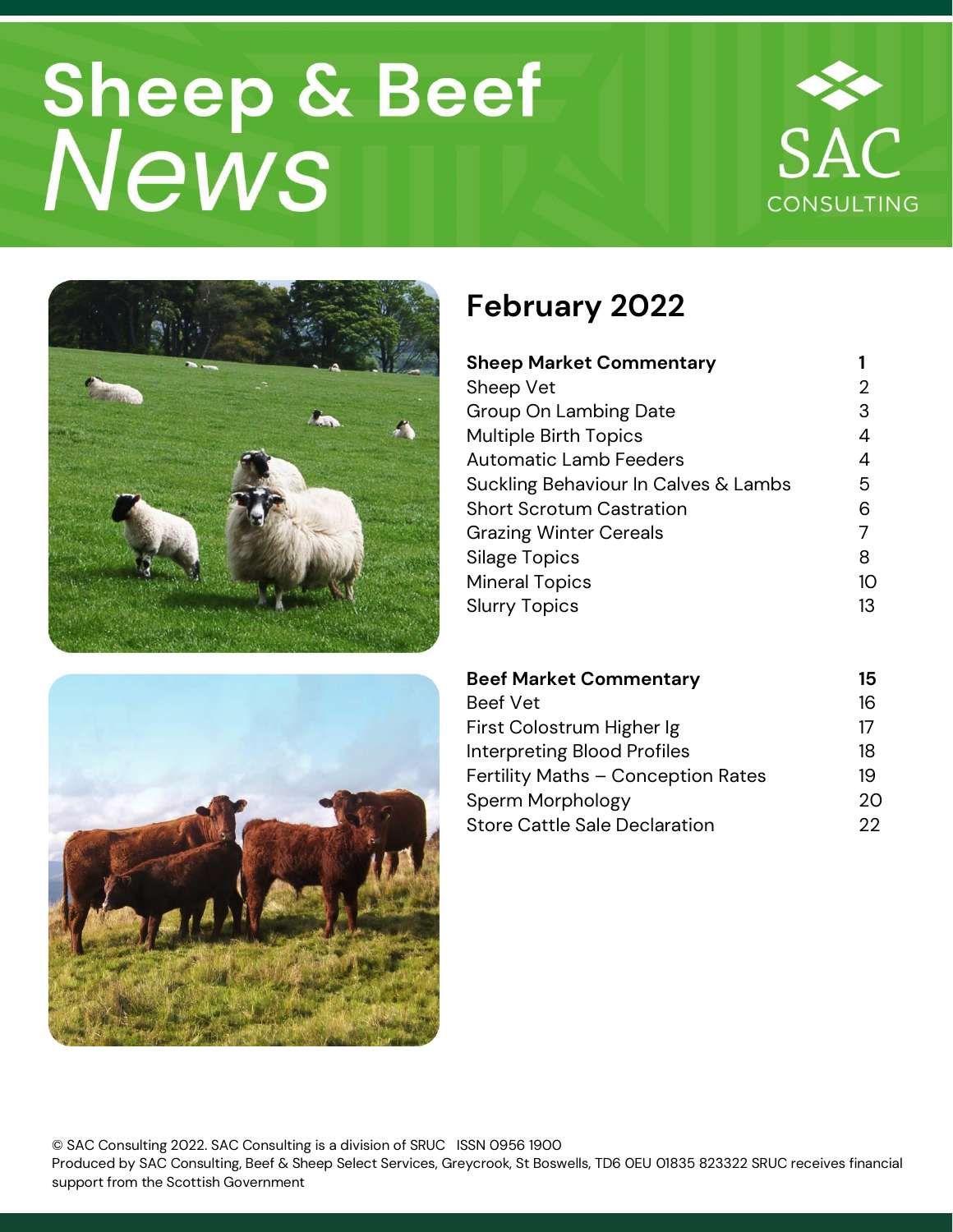## **Sheep Market Commentary**

| <b>Week ending</b> | GB deadweight (p/kg)<br>$16.5 - 21.5$ kg |                  |                  | <b>Scottish auction</b><br>(p/kg) |        |              | <b>Scottish</b><br>Ewes $(E/hd)$ | E&W<br>Ewes (£/hd) |
|--------------------|------------------------------------------|------------------|------------------|-----------------------------------|--------|--------------|----------------------------------|--------------------|
|                    | R2                                       | R <sub>3</sub> L | R <sub>3</sub> H | Stan.                             | Med.   | <b>Heavy</b> | All                              | All                |
| $01$ -Jan-22       | 619.3                                    | 617.3            | 617.0            | 269.90                            | 277.00 | 265.70       | 85.71                            | 90.23              |
| 08-Jan-22          | 619.1                                    | 615.8            | 613.8            | 267.40                            | 272.80 | 261.30       | 89.35                            | 93.46              |
| 15-Jan-22          | 604.9                                    | 603.0            | 602.4            | 258.20                            | 266.10 | 255.00       | 97.84                            | 95.32              |

Deadweight prices may be provisional. Auction price reporting week is slightly different to the deadweight week. Source: AHDB and IAAS

#### **Growth in the Sector**

The EU published their medium term outlook for the period between 2021 and 2031 in December, which shows a forecast of the sheep sector growing over the 10 year period by 1.4% per year, generally due to a growing population and increasing income in the population. While we are no longer part of the EU, and our export volumes have dipped, this trend should be similar to the UK, in that domestic customers are also varying the type of meat they are cooking with, which is increasing the consumption of lamb, as well as a changing population, including religious traditions and migration.

The report also highlights how the story of sustainability (environmental, economic and social) will start to influence the market and what meat the consumer purchases on their weekly shop. With more attention being put on the production process, the origin and health benefits of the meat. All of which UK lamb can score highly. The alternative "meats", such as plant based and lab made meat, are forecast to grow, but with plant based protein currently only holding 1% of the market share, this growth will be small in this term.

#### **Peaks and Troughs**

With the above in mind, shows that sheep meat is forecast to have good demand in the following decade, meaning it shouldn't fluctuate in price to severely. However seasonal demand will remain at certain annual peaks e.g. religious festivals. Looking at dates for 2022 key dates are as follows,

| Ramadan (fasting)            | $2nd$ April – 1 <sup>st</sup> May |
|------------------------------|-----------------------------------|
| Eid al-Fitr (end of Ramadan) | $12^{nd} - 3^{rd}$ May            |
| Easter                       | 17 <sup>th</sup> April            |
| Eid al-Adha (Qurbani)        | 9 <sup>th</sup> July              |

Looking at the store lamb trade, and the strength in price for light lambs, shows there is great confidence in the late season lamb trade being at a premium. Looking at market trends, having both Ramadan and Easter landing over April further supports this thinking. AHDB data shows that the whole of 2021 the UK lamb kill stood at 11.7 million head, this is the second lowest level since 1979, with 2001 being the other. With a shortage of product and a growing market, this all signals to a good late season lamb trade.



The cull ewe trade is also worth mentioning here, with tight supplies and demand from both export and domestic traders being strong is driving this phenomenal price. The ewe price showing an average of £95.32 for the week ending 15/01/22, compared to the same week last year of £85.55, demonstrates this £10/head premium. With many commercial flocks now starting to scan this year's lamb crop, the throughput to the live ring will increase as barren ewes are sold, which will take the edge of this market in the short term.

**Kirsten Williams, SAC Consulting Beef & Sheep Consultant** [kirsten.williams@sac.co.uk](mailto:kirsten.williams@sac.co.uk)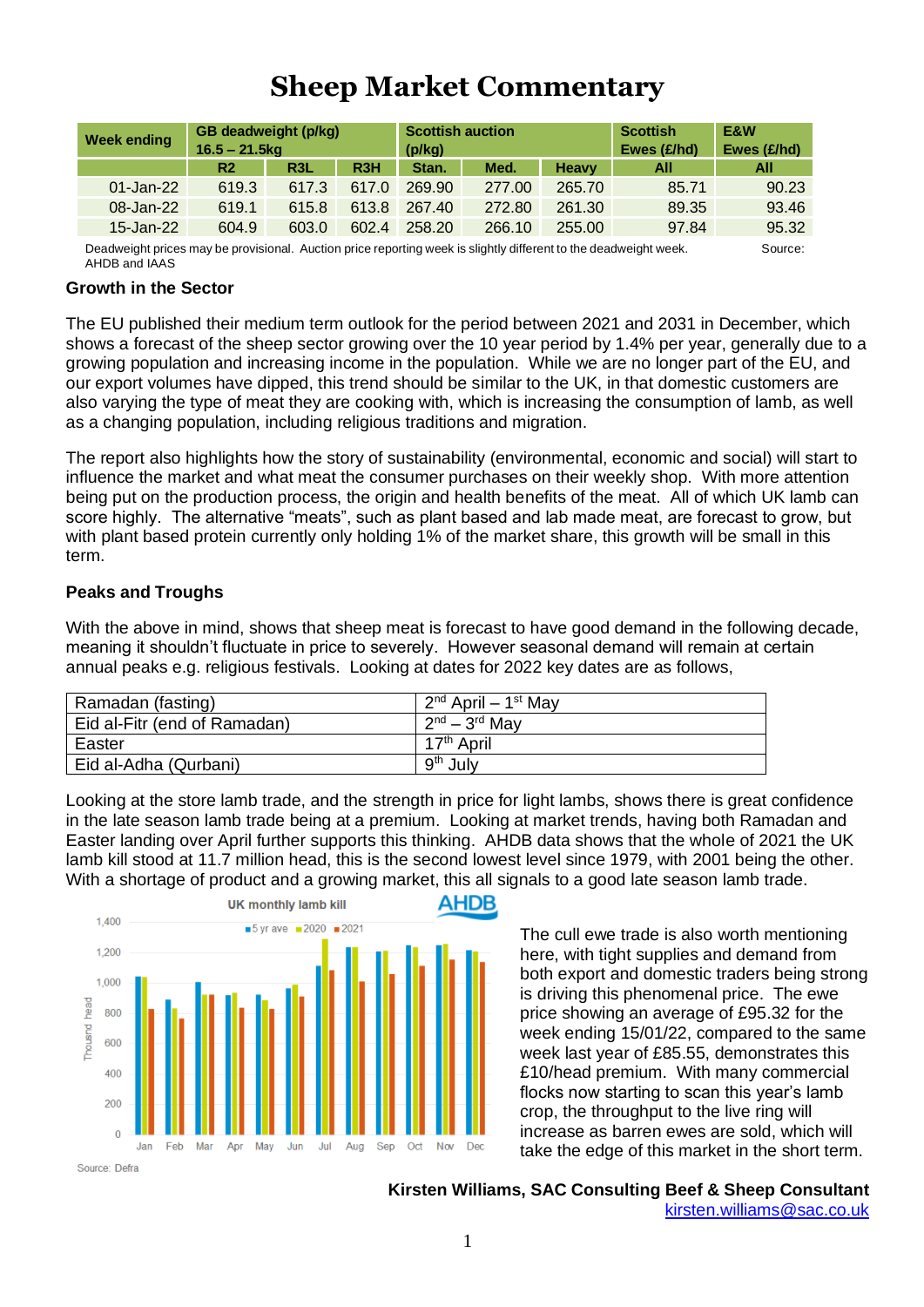## **Control Of Watery Mouth**

You may already be aware of the current supply issue with Spectam Scour Halt. As the only oral antibiotic licenced for the prevention of watery mouth in neonatal lambs, planning should start now if you were expecting to use this product.

Ensuring good ewe nutrition, correct body condition score, a high standard of lambing shed hygiene and adequate, timely colostrum intake remain the mainstays of preventing watery mouth. Making use of scanning results, reviewing the ration and carrying out pre-lambing metabolic testing (+/- trace element assessment) may be particularly important this year.

The Sheep Veterinary Society have produced a document providing guidance for the treatment and control of watery mouth:

[https://sheepvetsoc.org.uk/news/sheep-veterinary-society-document-written-to-advise-vets-on-control-of](https://sheepvetsoc.org.uk/news/sheep-veterinary-society-document-written-to-advise-vets-on-control-of-watery-mouth-in-neonatal-lambs-in-the-face-of-limited-supply-of-spectam-scour-halt-for-the-2022-lambing-season/)[watery-mouth-in-neonatal-lambs-in-the-face-of-limited-supply-of-spectam-scour-halt-for-the-2022-lambing](https://sheepvetsoc.org.uk/news/sheep-veterinary-society-document-written-to-advise-vets-on-control-of-watery-mouth-in-neonatal-lambs-in-the-face-of-limited-supply-of-spectam-scour-halt-for-the-2022-lambing-season/)[season/](https://sheepvetsoc.org.uk/news/sheep-veterinary-society-document-written-to-advise-vets-on-control-of-watery-mouth-in-neonatal-lambs-in-the-face-of-limited-supply-of-spectam-scour-halt-for-the-2022-lambing-season/)

Five years ago SRUC Veterinary Services reviewed the antibiotic sensitivity results for 295 isolates of E. coli from lambs less than 4 weeks of age.

- 52.5% of isolates were resistant to oxytetracycline
- 41.2% were resistant to ampicillin
- 29.8% were resistant to spectinomycin.
- 25% of isolates were resistant to four or more antibiotics.

These results highlight the importance of investigating neonatal lamb losses and carrying out sensitivity testing to inform you antibiotic use.

Increased awareness of responsible antimicrobial use combined with Spectam unavailability provides an opportunity to reduce the use of antibiotics in neonatal lambs.

> **Heather Stevenson, SRUC Veterinary Services** [heather.stevenson@sruc.ac.uk](mailto:heather.stevenson@sruc.ac.uk)

## **What To Do When Sheep Return From Wintering**

Common sense says that sheep returning from wintering should be kept in their existing groups and isolated from other stock for a minimum of 4 weeks. This quarantine period allows you to monitor them for signs of ill health (e.g. rickets, ill thrift, scour) or infectious disease (e.g. footrot, contagious ovine digital dermatitis, conjunctivitis). It gives you time to administer any necessary treatments and prevent the spread of disease to other sheep. The risks will vary depending on how the sheep have been managed over winter. Blanket quarantine treatments may not be required in all cases and carrying out a risk assessment is in keeping with the drive to reduce medicine use. Things to consider include:

#### **Where were they grazing?**

Grazing fields used by someone else's sheep in 2021 means that your sheep could have become infected with worms. These could be resistant to anthelmintics that are effective on your farm. Plan a quarantine treatment programme with your vet/advisor to avoid introducing these to your holding. This is likely to include the use of monepantel (Zolvix) and sheep should be housed/yarded for 48 hours after treatment so that worm eggs are not deposited onto fields. Land grazed only by cattle carries a low worm risk but could be a source of liver fluke.

#### **Did they have contact with other sheep e.g. inadvertent mixing or through fences and gates?**

Being able to guarantee that your stock had **no** contact with other sheep over the winter period is valuable for peace of mind and ease of management on their return. Sheep scab may be your primary concern and could be picked up through direct contact with other sheep or indirectly from wool tags left on fences and hedges in the previous 2 to 3 weeks.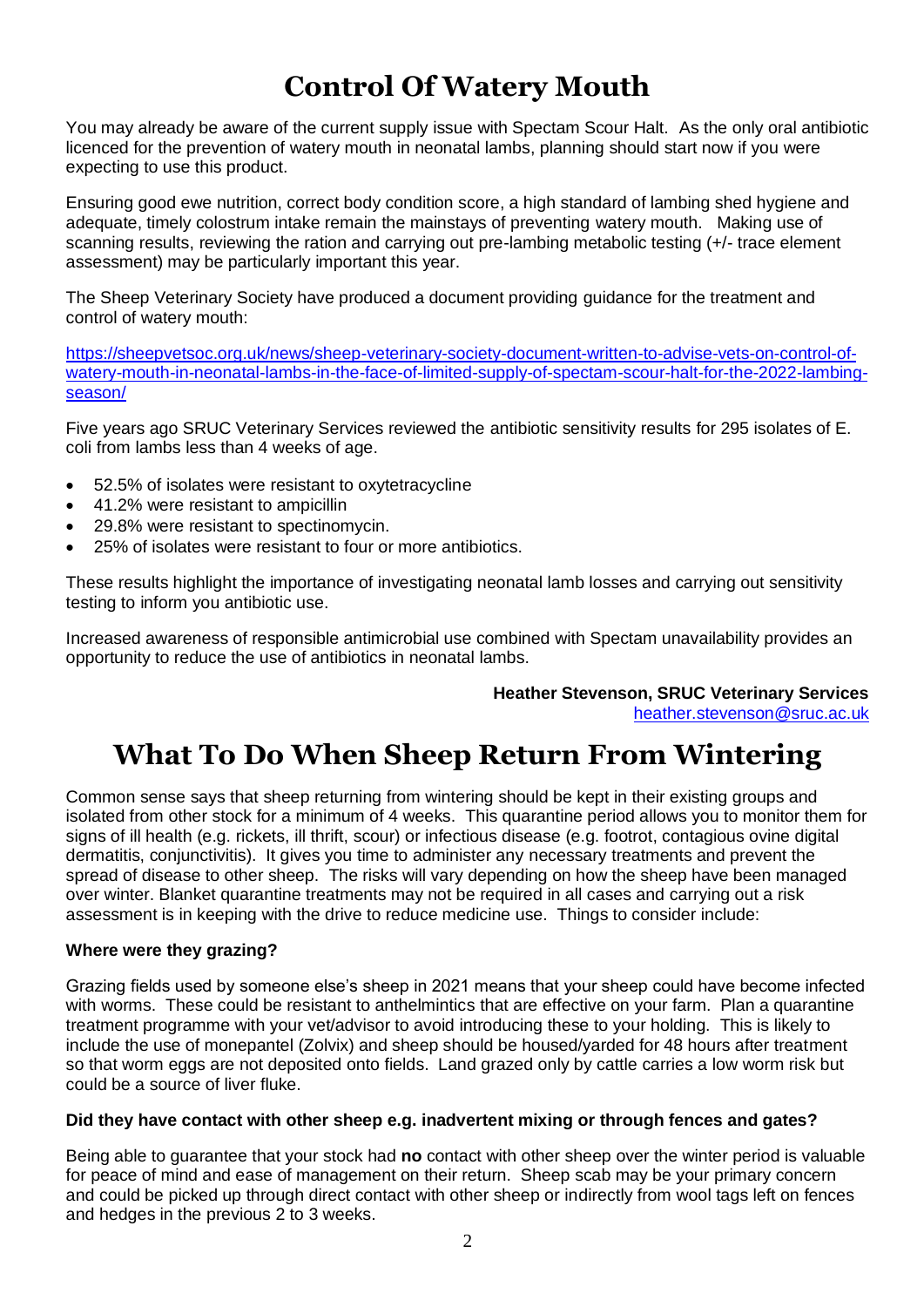If the wintered sheep are in lamb, and have had contact with other sheep, maintain them as a separate group until after lambing and investigate any abortions that occur. This will help to reduce the spread of diseases such as border disease or campylobacter if infection has occurred during the winter.

Don't forget the possible risks from handling pens, equipment and vehicles.

#### **Were they treated with anything before they moved to wintering or while they were away?**

They may have taken problems (e.g. worms or fluke) with them when they left your holding in the back end and now require treatment.

Once you have assessed the risks (and the sheep) you may wish to do some testing to provide more information e.g.:

- 10 individual faecal samples for pooled worm and fluke egg testing.
- 12 blood samples to test for antibodies to sheep scab.
- 6 blood samples to assess if supplementation with trace elements (cobalt, selenium, copper) is required.

**Heather Stevenson, SRUC Veterinary Services**

[heather.stevenson@sruc.ac.uk](mailto:heather.stevenson@sruc.ac.uk)

# **Value Of Grouping Ewes On Lambing Date**

Lambing is prolonged affair and with up to ~50% of ewes lambing from 10 day onwards there are a lot of ewes getting concentrate feeding for longer than required, including at peak rate.

This provides the opportunity, provided rams were raddled, to batch ewes based on due date and delay concentrate feeding of late lambers to a cost saving. This is done without impacting performance and also reduces issues with dystocia due to large lambs. Grouping can also be done based on pregnancy scanner judgement.

The table below shows potential savings in concentrate feed for a 1,000 head ewe flock scanning 200% fed 10.5 ME silage, by grouping ewes into early (1<sup>st</sup> 10 days) and late (day 11 onwards) lambers with feeding of lates delayed by 10 days. It shows that some 3.17 t of concentrates could be saved which at current high prices (£280) is worth £888.

It is quite common to do this strategy with  $2^{nd}$  cycle ewes (18 days onwards) but with a lower proportion of ewes (<20%) in this group, the saving is less than half at 1.4t worth £389.

Grouping on due date as well as lambs carried (main priority) does of course create more management groups so is not practical for small flocks but could still be applied to the largest group, singles or twins depending on scanning, to a cost benefit.

|                      | 1000 ewe flock scanning 200% | Saving in concentrate feed (£280/t) |           |                 |  |  |
|----------------------|------------------------------|-------------------------------------|-----------|-----------------|--|--|
| <b>Lambs carried</b> | No. ewes (lates)             | Per head (kg)                       | Total (t) | Total value (£) |  |  |
| <b>Singles</b>       | 70 (14%)                     | 4.5                                 | 0.32      | 90              |  |  |
| Twins                | 315 (63%)                    | 6.5                                 | 2.05      | 574             |  |  |
| <b>Triplets</b>      | 100 (20%)                    |                                     | 0.80      | 224             |  |  |
| <b>Total</b>         | 500                          |                                     | 3.17      | 888             |  |  |

**Daniel Stout, SAC Consulting Agricultural Consultant**  [daniel.stout@sac.co.uk](mailto:daniel.stout@sac.co.uk)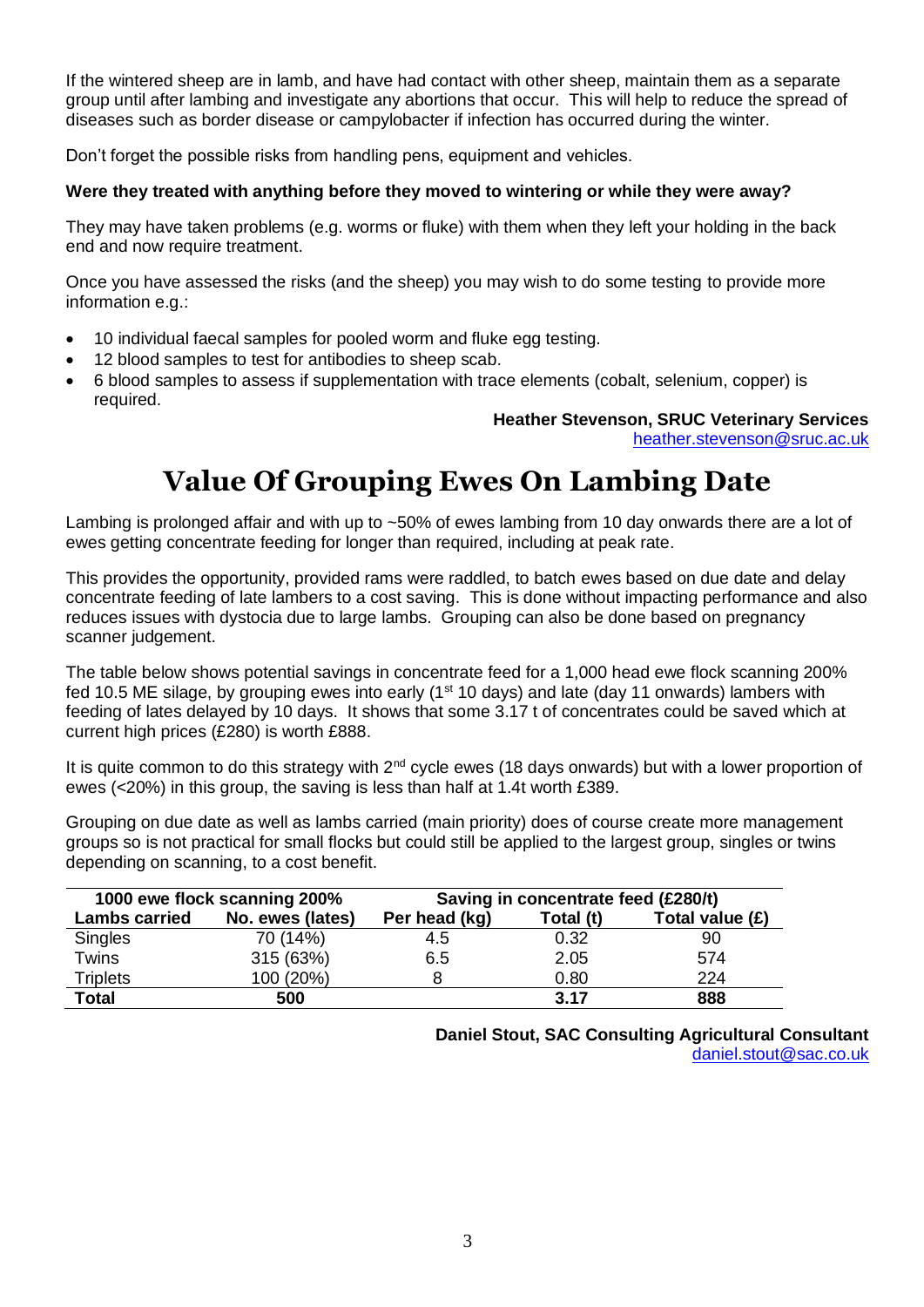# **Early Scans Show High Numbers Of Multiple Births**

Why should scanning results be so high this year –

- 1. The slow start to grass growth last spring meant fields were heavily grazed. So when growing conditions did improve in late May there was a huge flush of young highly digestible grass, effectively flushing ewes which had been unable to put on condition earlier.
- 2. This was then followed by a very open autumn which allowed ewes to maintain or even gain condition with little if any, supplementary feeding.

#### **Points To Ponder**

- 1. Consider how you can successfully rear more orphan lambs? (See following article on automatic feeders.)
- 2. Consider how you would handle larger numbers of lambs if it is a wet spring. Straw is currently readily available at reasonable prices (around £50 per ton) and buying extra could be a good investment?
- 3. With the high cost and reduced availability of N fertiliser there is likely to be less grass grown this summer (obviously this will be mainly dictated by the weather we get!)
- 4. Does this mean it will be a good year to creep feed, possibly keep artificially reared orphan lambs indoors and finish them intensively? It is likely that there will be considerably higher numbers of store lambs coming onto the market next autumn?
- 5. Ewes will be leaner than normal having carried more lambs this winter coupled with higher stocking rates and lower grass growth this summer? Consider options for ensuring they regain sufficient condition ready for mating next autumn.

**Basil Lowman, SAC Consulting Beef Specialist** [basil.lowman@sac.co.uk](mailto:basil.lowman@sac.co.uk)

## **Management Of Ewes with Multiples Pre-Lambing**

Triplet bearing ewes in late pregnancy have a huge nutritional requirement, rising from an energy requirement of 12 MJ/kg DM at 7 weeks pre lambing to 20.3 MJ/kg DM one week pre lambing (based on 70 kg ewe), meaning they have around 10% higher energy requirement than twin bearing ewes in late pregnancy.

If their nutrition does not meet their demands, it can result in, small and weak lambs, insufficient quality and quantity of colostrum, metabolic disorders and even ewe death.

Tips to manage triplet bearing ewes,

- Manage in a separate group after scanning (as well as thin twins)
- Condition score at scanning and feed to gain condition if lean
- Aim for a nutrient dense ration offering the best quality forage and good quality concentrates (over 12.5 MJ ME), little and often (no more than 0.50 kg/head per feed)
- House early if weather conditions turn snowy or extreme mud
- Offer *ad lib* molasses through ball licks to further supplement energy intakes
- Keep a close eye on metabolic disorders e.g. twin lamb

#### **Kirsten Williams, SAC Consulting Beef & Sheep Consultant**

[kirsten.williams@sac.co.uk](mailto:kirsten.williams@sac.co.uk)

## **Automatic Milk Feeders For Lambs**

Automatic feeders for orphan lambs are an excellent tool at lambing time to reduce labour, associated with bottle feeding. They also give the lambs a more natural *ad lib* feeding system to benefit their gut health, reducing common digestive upsets.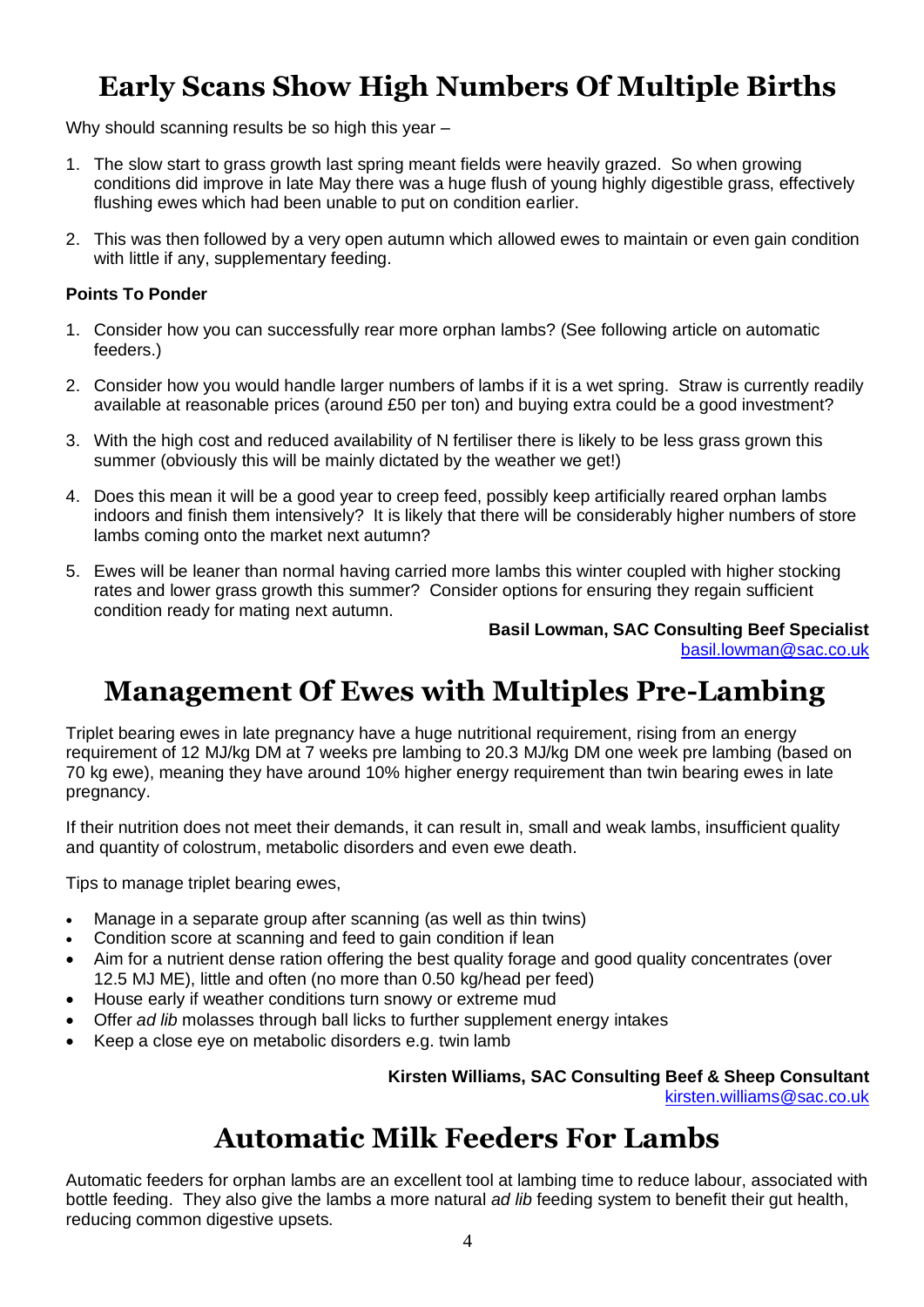There are many options available on the market for lambs, with varying price, number of lambs they rear and suitability to systems. It is well worth looking at your options and understanding how the milk is mixed, if the machine is sited inside or outside a pen and how much time is required for cleaning.

Below I have summarised some of the products available on the market, this is not a comprehensive list and is aimed at showing the spectrum of products available, and the different technologies available.

| <b>Product</b>        | Approx.<br>Cost (ex<br>VAT) | <b>Number</b><br>of lambs<br>fed | <b>Sited</b> | <b>Power</b><br><b>Required</b> | <b>Plumbed</b><br>Water<br><b>Supply</b> | <b>Mixes</b> | Milk<br>stored |
|-----------------------|-----------------------------|----------------------------------|--------------|---------------------------------|------------------------------------------|--------------|----------------|
| Shepherdess           | £150                        | Up to $20$                       | Inside       | Yes                             | No                                       | No           | Hot            |
| Heatwave              | £425                        | Up to $50$                       | Outside      | Yes                             | No                                       | No           | Cold           |
| <b>Britmix</b>        | £1,900                      | Up to $150$                      | Outside      | Yes                             | Yes                                      | Yes          | N/A            |
| Volac Eco Lamb Feeder | £3,100                      | Up to $240$                      | Outside      | Yes                             | Yes                                      | Yes          | N/A            |

The above machines are an additional cost to a sheep system, but they deliver *ad* lib hot milk to lambs 24 hours a day, with time only being required to train lambs to feed and mix milk and clean the machine if the system doesn't automatically mix and clean.

A lamb will use approx. 9.5 kg of milk powder up to the point of weaning at 35 days old, at a cost of £44 per 20 kg bag, this equates to £20.90 per lamb in milk powder. Additional milk may be required when there is wastage, e.g. when milk is stored hot it will have a short shelf life, stored cold will last for 24 hours and milk that is mixed on order will have little wastage.

Hiring automatic milk machines is common, with most companies only offering purchase of machines. If we use the top range machine from the above table at an initial capital cost of £3,100 over 200 orphans the cost of this machine per lamb would be £15.50. Over a 5 year period the cost would only be £3.10 per lamb.

With lamb prices currently above the average (268.33p/kg week ending 12<sup>th</sup> January) and forecast to remain high for the coming season, then this investment is very justifiable, another way to look at it, would be calculating it against the cost of labour. With skilled labour at £13/hour, £3,100, would pay for 238 hours. Over 200 lambs would be 1.19 hours i.e. 7 minutes per lamb or 2 minutes save per day if lambs are weaned at 35 days, the machine paying itself in the first year.

There are many automatic feeders available on the market, understand how many orphans you are likely to have after scanning, and use this to base your decision on how robust you need the system to be.

> **Kirsten Williams, SAC Consulting Beef & Sheep Consultant** [kirsten.williams@sac.co.uk](mailto:kirsten.williams@sac.co.uk)

## **Suckling Behaviour Of Newborn Calves And Lambs**

Recently I was lucky enough to go on a real farm visit! One point which came up was the position of newborn calves when trying to get them to suckle. The host was convinced that it was essential to have the calf parallel to the cow, with the length of the calf's body against the cow's side. In comparison putting the calf at right angles to the cow was a lot less successful. The group appeared to all agree with this observation. When I asked whether it was the calf who responded positively or the cow he was insistent the major benefit was in terms of calf's suckling behaviour.

Logically I can see some sense in the calf feeling a lot more stable having one side of it solidly supported against the cow's side. The other factor I thought could be involved would be the comfort, warmth, etc. the calf would receive from "hair to hair" contact between the two, so I asked tow of SRUC's researchers what they thought.

#### **Calves (Marie Haskell)**

I don't recall any research on this, other than the observation from a group of behavioural scientists that when recording suckling in calves on their dams, that the 'parallel' position was the 'normal' one. People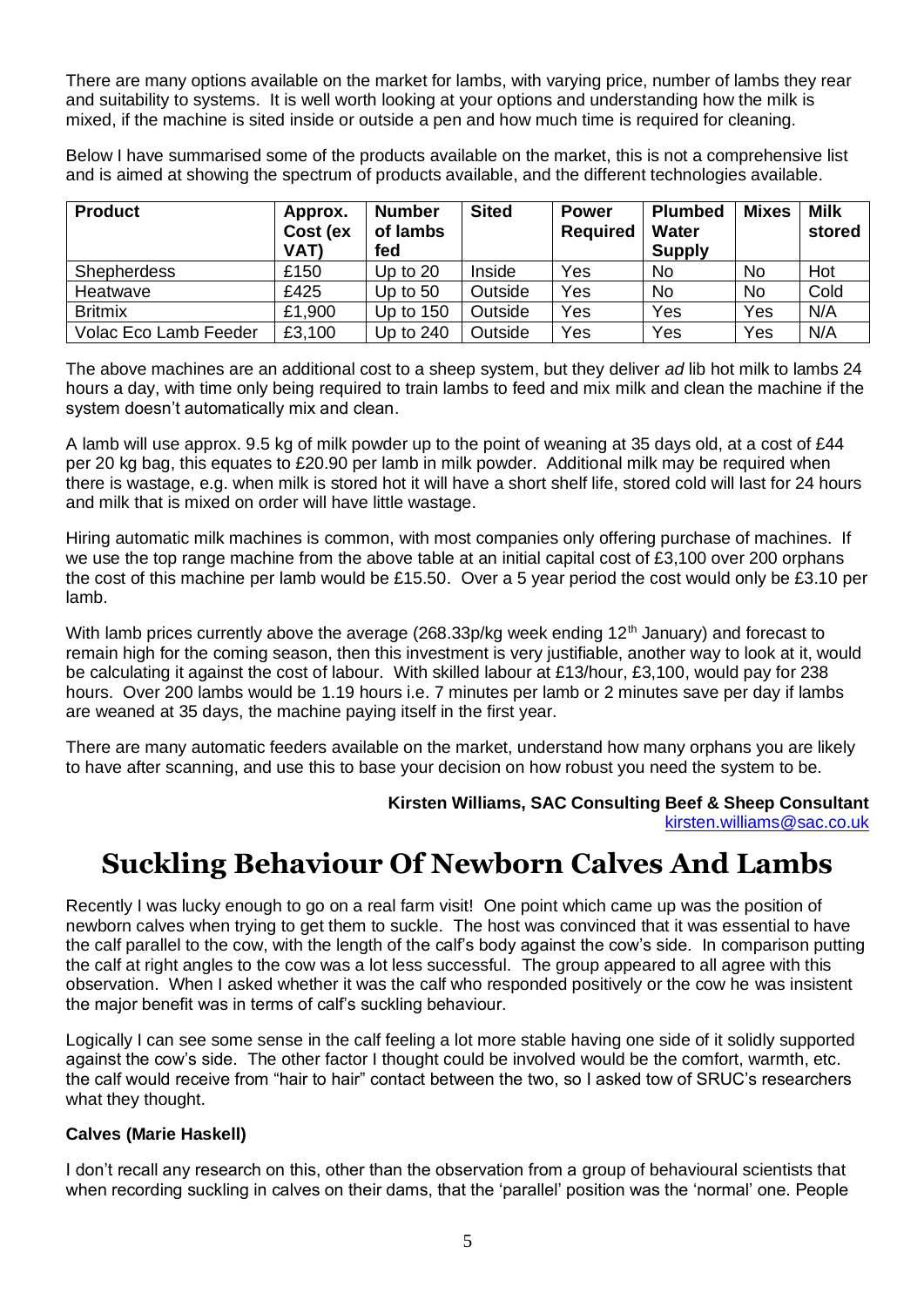have observed that the 90 degrees approach was more likely to be used by cross-suckling calves 'sneaking' a drink.

I am not sure why this is the 'normal' position! Angle of the teats? Physical support and warmth would be important in the very young calf, but presumably less important when it gets older.

#### **Lambs (Cathy Dwyer)**

It is exactly the same in sheep – lambs will suckle in the 'parallel inverse' position when suckling normally from the ewe, and sometimes at an angle, or from behind if sneaking a suckle, or trying to suckle from a ewe who is not keen on them. I would always usually aim a lamb in from this 'parallel inverse' position if trying to get them to suckle, but also because this helps the ewe cooperate and stand nicely as she can sniff her lamb at the same time.

There is some old 1980s research, which shows the lamb has a set of reflexes about how it finds the teat, which involves moving along the woolly part of the ewe (or presumably the hairy part of a cow) until they find smooth skin at the udder and then they will push upwards to find the teat. You can reproduce this in newborn lambs by placing your hand on the top of their heads and they will bunt upwards as your hand is smooth not woolly (never tried it with gloves though). The reflex tends to disappear once they have suckled a bit. So I expect it is a common route for ruminants to reliably be able to find the teat. It also puts them in a good position for the mother to sniff and check they are their own offspring. Hence the other positions that calves and lambs attempt to suck at when not own, so I think it might be partially the mother repositioning in later development to ensure she can check who is suckling? In lambs often they are twins so they both come in together down either side of the ewe and she can check both easily!

Interestingly this year we had a group of lambs who were raised artificially on an automatic drinker (after about 24-48 hours on the ewe), and there they need to come in at right angles to the teat to suck properly. They all learnt this within 24 hours often from each other, once the first had got the hang of it. The manufacturers suggest that there is a bigger issue with older lambs who are used to suckling in the parallel inverse position who need to be retrained into a different angle as they try to suckle by standing alongside the teats not perpendicular. So I do wonder if it is partly the dam who reinforces the position, or is more cooperative with these positions which is why it is more successful, even if the newborn needs the cues of the mother's body first to find the udder?

#### **Conclusion?**

Never take a replacement from a dam whose progeny do not immediately suckle in the reverse parallel position!

Many thanks to Marie Haskell and Cathy Dwyer. **Basil Lowman, SAC Consulting Beef Specialist** [basil.lowman@sac.co.uk](mailto:basil.lowman@sac.co.uk)

## **Short-Scrotum Castration = Higher Welfare**



This is an established practice in New Zealand with more lambs treated by SS than FC. The practice has been shown to be significantly less painful than full castration with lambs exhibiting less behavioural and physiological signs of pain and distress. Studies have put the pain response at half of full castration. Since the testes will remain on the lamb they will also produce similar testosterone that an entire ram lamb would, which will increase growth rates over wethers. Consistently, studies have shown that SS lambs grow faster than wethers. Like entire ram lambs SS lambs will grow leaner than wethers.

With these well documented benefits to the practice I have been surprised by how little awareness there is among farmers. From the conversations I have had about this most were unaware of the practice. The biggest concern seems to be surrounding whether this method will reliably render the males infertile. A number of studies have looked at this. These studies have not recorded any SS lambs successfully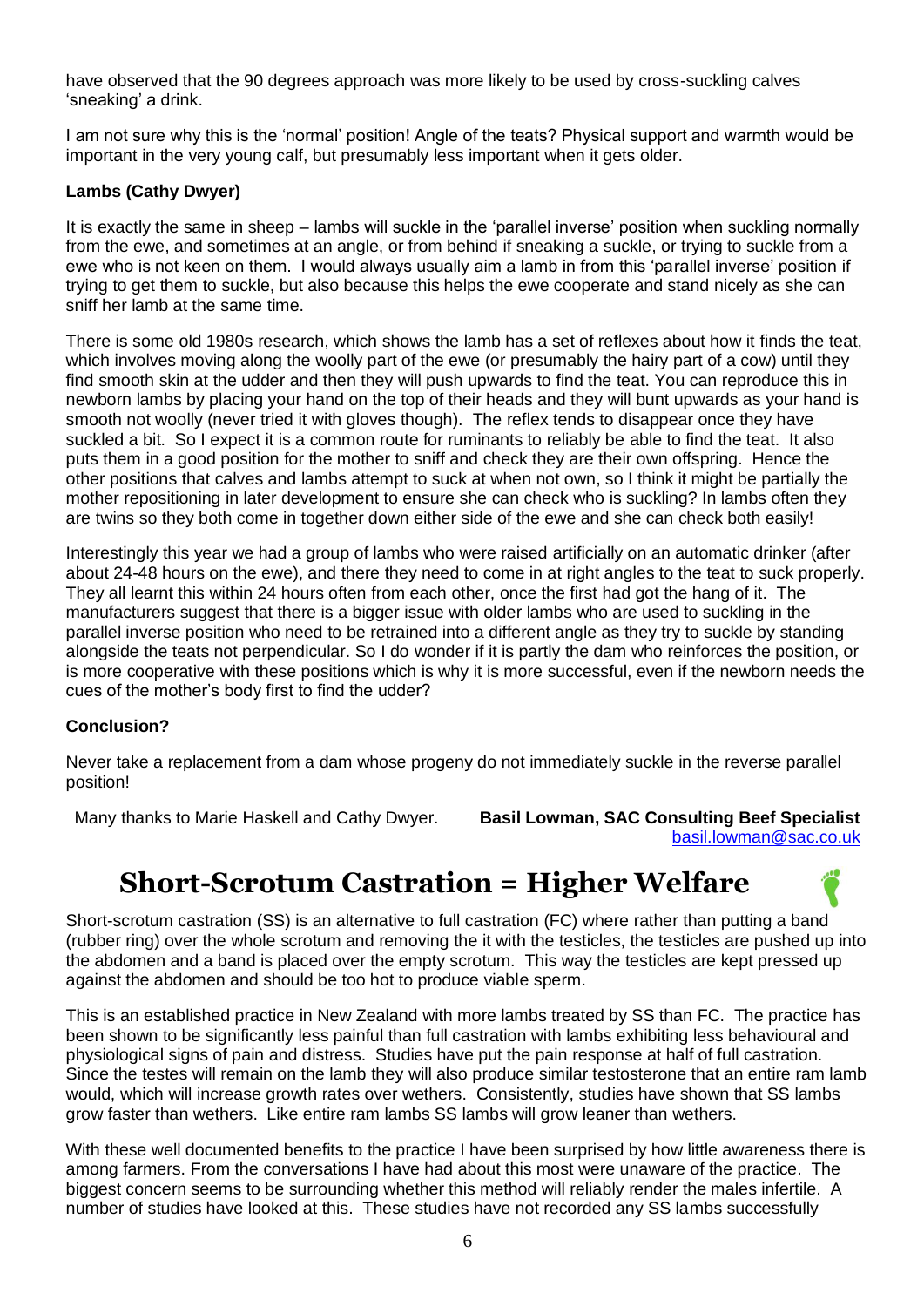serving ewes. However, in a very small number of cases sperm was detected. Of these, 99% were abnormal and non-motile. So the chances of SS lambs successfully serving a ewe are incredibly small. It is also worth noting that the majority of these studies are from New Zealand or Australia where the banding was done at 5 or 6 weeks of age rather than within the first 7 days which would be UK practice.

Being interested in the practice, I decided to try SS on my own lambs and compare this with FC. Of approximately 120 male lambs the first half born were castrated with the SC method and the latter half were castrated by FC. The table below show the results:

|                   | <b>Weaning Weights</b><br>(adjusted for age) | <b>DLWG</b><br>until<br><b>up</b><br>Weaning<br>17 <sup>th</sup> Aug | <b>DLWG</b><br>1st<br>until<br>weighing<br>4 <sup>th</sup> Sept | <b>DLWG</b><br>2 <sub>nd</sub><br>until<br>weighing<br>19th Sept | <b>DLWG</b><br>3 <sup>rd</sup><br>until<br>weighing<br>4th Oct |
|-------------------|----------------------------------------------|----------------------------------------------------------------------|-----------------------------------------------------------------|------------------------------------------------------------------|----------------------------------------------------------------|
| <b>FC Twins</b>   | 35 <sub>kg</sub>                             | 240g/day                                                             | 245g/day                                                        | $200$ g/day                                                      | 243g/day                                                       |
| <b>SS Twins</b>   | 36kg                                         | 248q/day                                                             | 255g/day                                                        | 284g/day                                                         | 254g/day                                                       |
| <b>Ewes Twins</b> | 34 <sub>kq</sub>                             | 232g/day                                                             | 190g/day                                                        | -                                                                | -                                                              |

The SS lambs grew faster than the FC lambs, both before and after weaning. On reflection, the effect may be greater, by chance the selection of SS lambs contained the majority of the triplets, one lamb was removed and fostered onto singles. These lambs would have had lower birth weights and potentially grown a little slower. Singles were also weighed but with very low numbers I did not feel the data was useful. After weaning the lambs were all run as one group on silage aftermaths and weighed at fortnightly intervals.

I was concerned that the SS lambs would grow too lean and be hard to finish or that they would look like rams and buyers would not like the look of them. On both these points we had no problems. All of the SS lambs were sold fat through the live ring and achieved prices as good as or better than wethers. Some of them did develop quite a strong ram look but this did not affect sale price. If selling these lambs store, buyer perceptions may be more of a challenge.

Another major plus was that it allowed us to get ewes and lambs out of the lambing shed quicker. We band lambs when they are a few days old. We do not band male lambs and put them out the same day because of the risk they are left behind or predation if they are lying in pain. With SS, the lambs exhibit very few if any signs of pain or distress and as such we put them straight out to grass. For producers who lamb outside and do not castrate less than a week old then this may be an alternative method which could be performed on older lambs without anaesthetic. However it appears in current animal welfare legislation there is no allowance for this and the practice may still be classed as castration with rubber ring.

Having trialled SS on my own lambs and read a number of studies I am confident the practice can be a higher welfare alternative to full castration. I believe short-scrotum castration, although not common place in the Scotland, has welfare and production benefits for sheep producers. If you have experience of, or are interested in this practice feel free to get in touch.

> **Malcolm MacDonald, SAC Consulting Agricultural Consultant** [malcolm.macdonald@sac.co.uk](mailto:malcolm.macdonald@sac.co.uk)

## **Grazing Winter Cereals With Sheep**

Grazing winter cereal crops with sheep is gaining popularity across Scotland. Funding from the EU Horizon 2020 MIXED project, allowed SRUC to run a series of replicated grazing trials at Craibstone farm, alongside monitoring of grazed commercial crops last winter.

SRUC used two grazing densities, alongside a set of control plots to investigate the impact sheep can have on cereal crops. The grazed and ungrazed crops were monitored throughout the growing season including tiller counts, weed scoring, disease levels, ear numbers, grains per ears and final yield. The only consistent difference found between the grazed and ungrazed parts of fields was that the height of the crop was between 3 and 5 cm shorter where they had been grazed.

In terms of nutritional quality, the grazing trial on one commercial farm was assessed prior to grazing and a winter wheat crop had 1,600 kg/ha Dry Matter (DM), with a crude protein of 335g/kg DM (33.5%) and a metabolizable energy of 9.9 MJ/kg DM. Although this isn't a lot of feed compared to a grass field, using a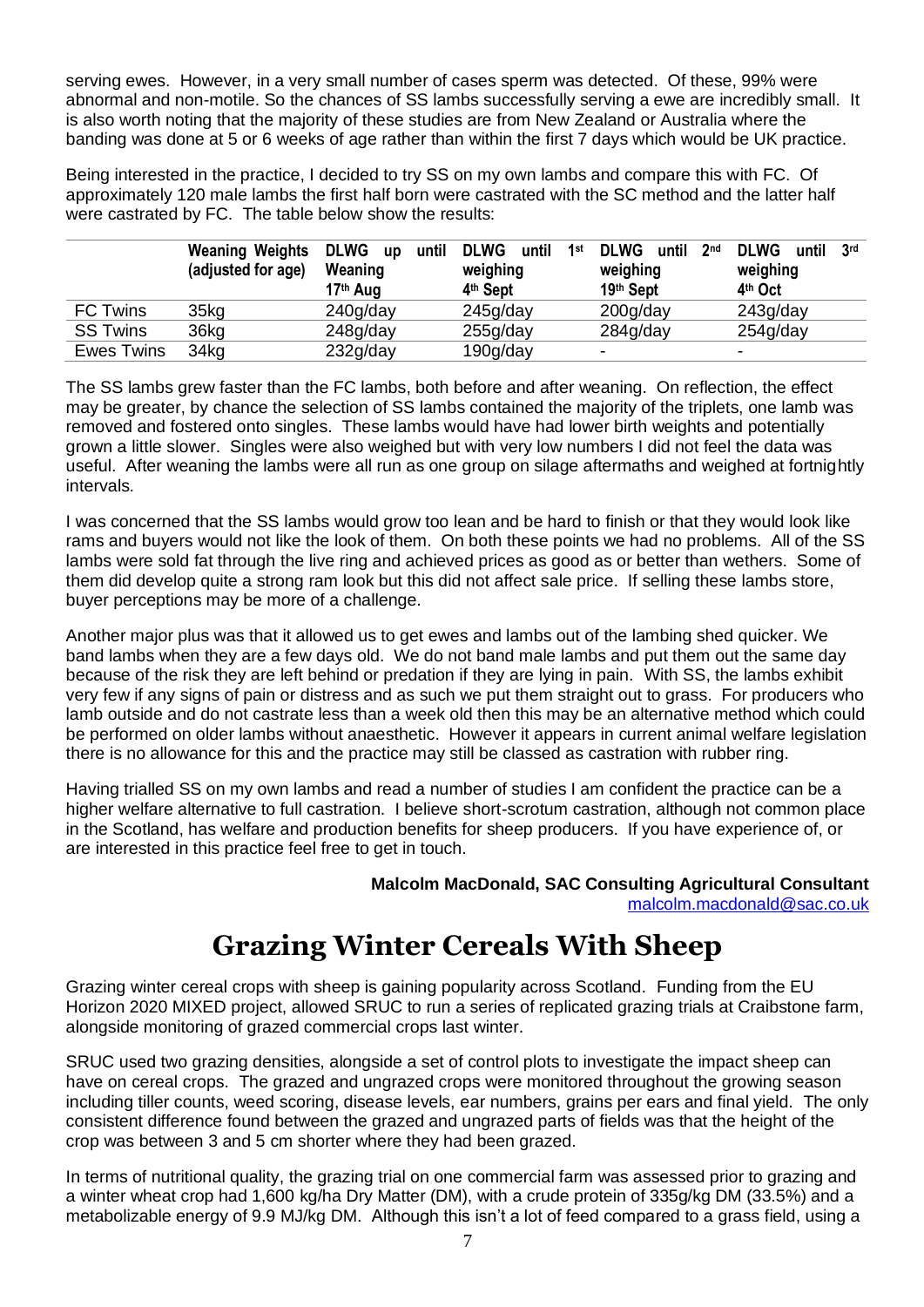mob grazing strategy, moving quickly across fields have worked well in practise. It has been found that cereals can be grazed quite hard, leaving minimal residual forage and the cereal crops still bounce back.

Additional benefits of grazing winter cereals include the option of sowing cereal crops earlier and using sheep as a management tool to control the crop growth throughout the winter. Grazing also has the potential to reduce disease in cereal crops, through the removal of diseased leaves.

The replicated trials and commercial farm monitoring are now being repeated this winter and we will provide an update on how the grazing effects crops growth and yield.

## **Zach Reilly, SAC Consulting Agricultural Consultant**

[zach.reily@sac.co.uk](mailto:zach.reily@sac.co.uk)

## **Relative Feed Value Of Silage At 2022 Prices**

The table shows the relative feed value (RFV) using Jan 2021 prices of barley at £160/t and rapeseed meal at £320/t to give a value for forage in terms of energy and protein. Generally, if the RFV is greater than the cost it is good value, but how much does it cost to make silage? (see following article).

The disadvantage being that RFV's only accounts for the energy and protein value of a feed. Additional attributes of silage such as the high level of fibre, which for ruminant animals promotes saliva production through chewing the cud, therefore maintaining a stable rumen pH is not taken account of. The current feed prices further emphasise the value of producing and feeding good high-quality silage.

|                              | Dry<br><b>Matter</b><br>(%) | <b>Metabolisable</b><br><b>Energy</b><br>(MJ/kgDM) | Crude<br><b>Protein</b><br>(g/kg DM) | <b>Relative Value</b><br><b>Fresh Weight</b><br>(E/t) | <b>Relative Dry</b><br><b>Matter Value</b><br>(E/t) |
|------------------------------|-----------------------------|----------------------------------------------------|--------------------------------------|-------------------------------------------------------|-----------------------------------------------------|
| Protein Feed (Rapeseed Meal) | 90                          | 12.0                                               | 400                                  | 320                                                   | 355                                                 |
| Energy Feed (Barley)         | 86                          | 13.2                                               | 115                                  | 160                                                   | 186                                                 |
| Grass silage (poor)          | 25                          | 9                                                  | 90                                   | 33                                                    | 132                                                 |
| Grass silage (average)       | 30                          | 10.5                                               | 100                                  | 45                                                    | 150                                                 |
| Grass silage (good)          | 30                          | 11.5                                               | 140                                  | 55                                                    | 185                                                 |

**Mary Young, SAC Consulting Livestock Nutritionist**  [mary.young@sac.co.uk](mailto:mary.young@sac.co.uk)

## **The Increased Cost of Making Silage**

The previous article shows the relative feed value of poor, average and good quality silage from last year's silage analysed by SRUC. However, to know whether these were a good or poor buy we need to know the cost of silage making.

The following table shows the real life, total cost of first and second cut from a commercial farm.

#### **Total Cost of Silage – 2021 Prices**

|                         | 1 <sup>st</sup> Cut | ሳnd<br>Cut |
|-------------------------|---------------------|------------|
| Kg N fertiliser/ha      | 100                 | 80         |
| Cost £/ha               | £172                | £138       |
| Total cost £/ha         | £424                | £390       |
| Fertiliser % total cost | 40%                 | 35%        |
| Total cost £/t DM       | £ጸ3                 | £93        |

The total cost of production was £83 and £93 per tonne of DM respectively for first and second cut. Compare first cut with a relative feed value for average quality silage of £150 per tonne, this leaves a margin over total costs of £67 per tonne or £340 per ha.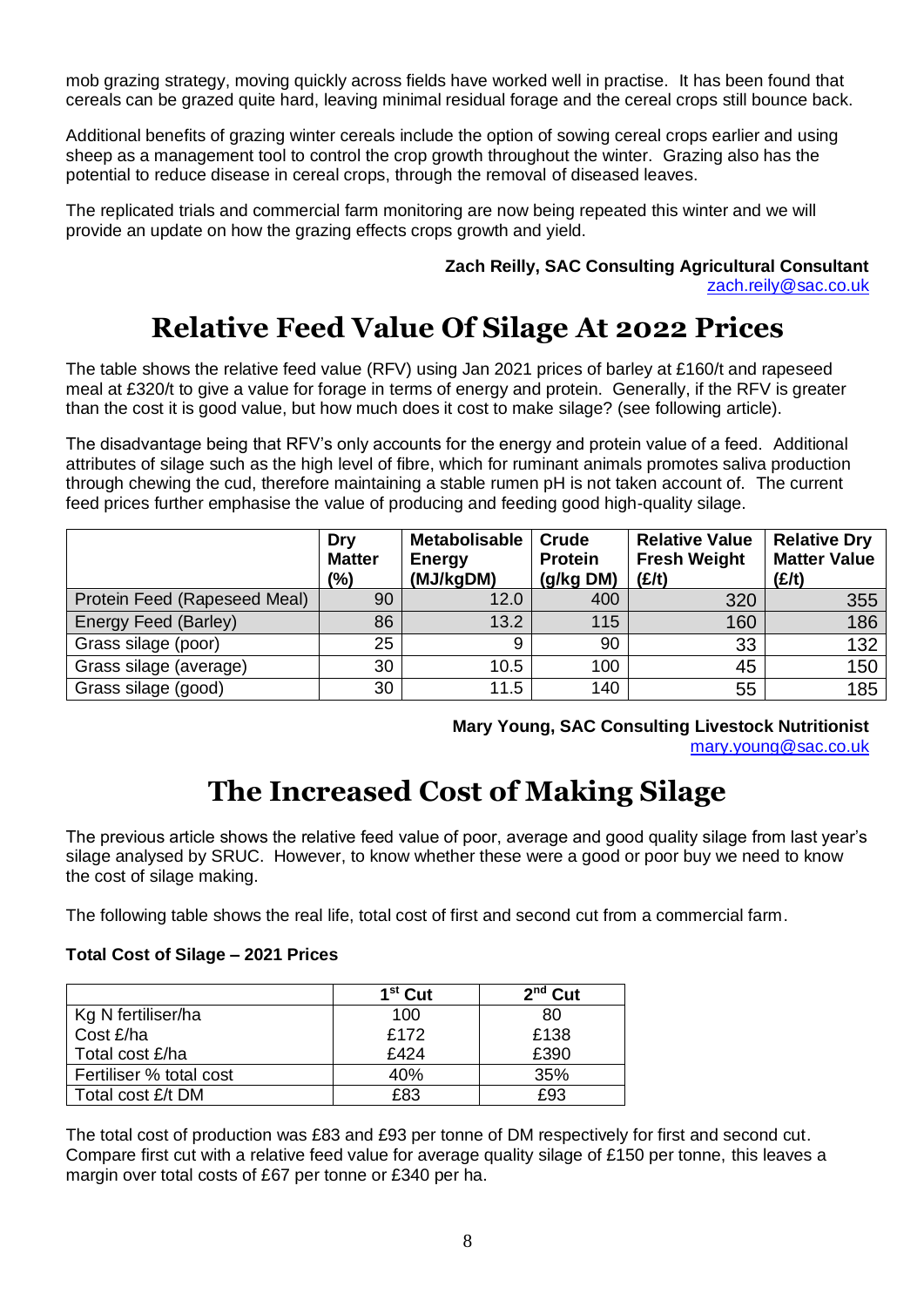#### **Outlook for 2022?**

With the large increase in price for fertiliser and fuel, total costs for this year will be much higher.

#### **Total Cost of Silage – 2022 Prices**

|                             | $1st$ Cut | $2nd$ Cut |
|-----------------------------|-----------|-----------|
| Extra cost of fertiliser/ha | £344      | £276      |
| Extra cost of fuel/ha       | £25       | £25       |
| Total cost £/ha             | £793      | £691      |
| Fertiliser % total cost     | 65%       | 60%       |
| Total cost £/t DM           | £155      | £165      |

The above table shows the **additional increase** in fertiliser and fuel cost per ha compared with last year. Total costs £/ha will increase by 87% and 77% respectively for first and second cuts, assuming inputs are the same as last year. This increases the proportion of total costs for  $1<sup>st</sup>$  cut due to fertiliser from 40% last year to 65% for this year.

However, feed prices have also increased compared with last year which increases the relative feed value of silage as can be seen in the following table.

#### **Relative Feed Value of Silage 2022**

|                              | Dry<br><b>Matter</b><br>(%) | <b>Metabolisable</b><br><b>Energy</b><br>(MJ/kg DM) | Crude<br><b>Protein</b><br>(g/kg DM) | <b>Relative Value</b><br><b>Fresh Weight</b><br>(E/t) | <b>Relative Dry</b><br><b>Matter Value</b><br>(E/t) |
|------------------------------|-----------------------------|-----------------------------------------------------|--------------------------------------|-------------------------------------------------------|-----------------------------------------------------|
| Protein feed (rapeseed meal) | 90                          | 12.0                                                | 400                                  | 333                                                   | 370                                                 |
| Energy feed (barley)         | 86                          | 13.2                                                | 115                                  | 230                                                   | 267                                                 |
| Grass silage (poor)          | 25                          | 9                                                   | 90                                   | 47                                                    | 186                                                 |
| Grass silage (average)       | 30                          | 10.5                                                | 100                                  | 64                                                    | 215                                                 |
| Grass silage (good)          | 30                          | 11.5                                                | 140                                  | 75                                                    | 250                                                 |

Source: Courtesy of Mary Young

Although the expected total cost for first cut this year will be £793 per ha, this increase will mean the cost per ton of dry matter is £155. The increase in feed prices will increase the RFV for average quality silage to £215 per ton of dry matter. For first cut this still leaves a margin of £60 per ton of dry matter, just 11% lower than the margin for 2021. On a per hectare basis this is a margin of £306 per ha.

The final table shows a comparison of the RFV, total cost and margins for the two years.

#### **Comparison Of Margins £/t DM For First Cut 2021 v 2022**

|                    | 2021 | 2022 |          |  |
|--------------------|------|------|----------|--|
| RFV Average £/t DM | 150  | 215  | $(+43%)$ |  |
| Cost £/t DM        | 83   | 155  | $(+87%)$ |  |
| Margin £/t DM      | 67   | 60   | $(-11%)$ |  |

The conclusion would appear to be to continue to apply normal levels of fertiliser or just fractionally less, which will have a relatively small impact on margins per ha and ensure normal levels of forage for next winter. In fact, with many people reducing N inputs, which is likely to result in a shortage of forage next winter, increasing feed prices which would further increase the RFV for silage, it could well show a bigger margin by next winter?

#### **Craig Bothwell, SAC Consulting Agricultural Consultant**

[craig.bothwell@sac.co.uk](mailto:craig.bothwell@sac.co.uk)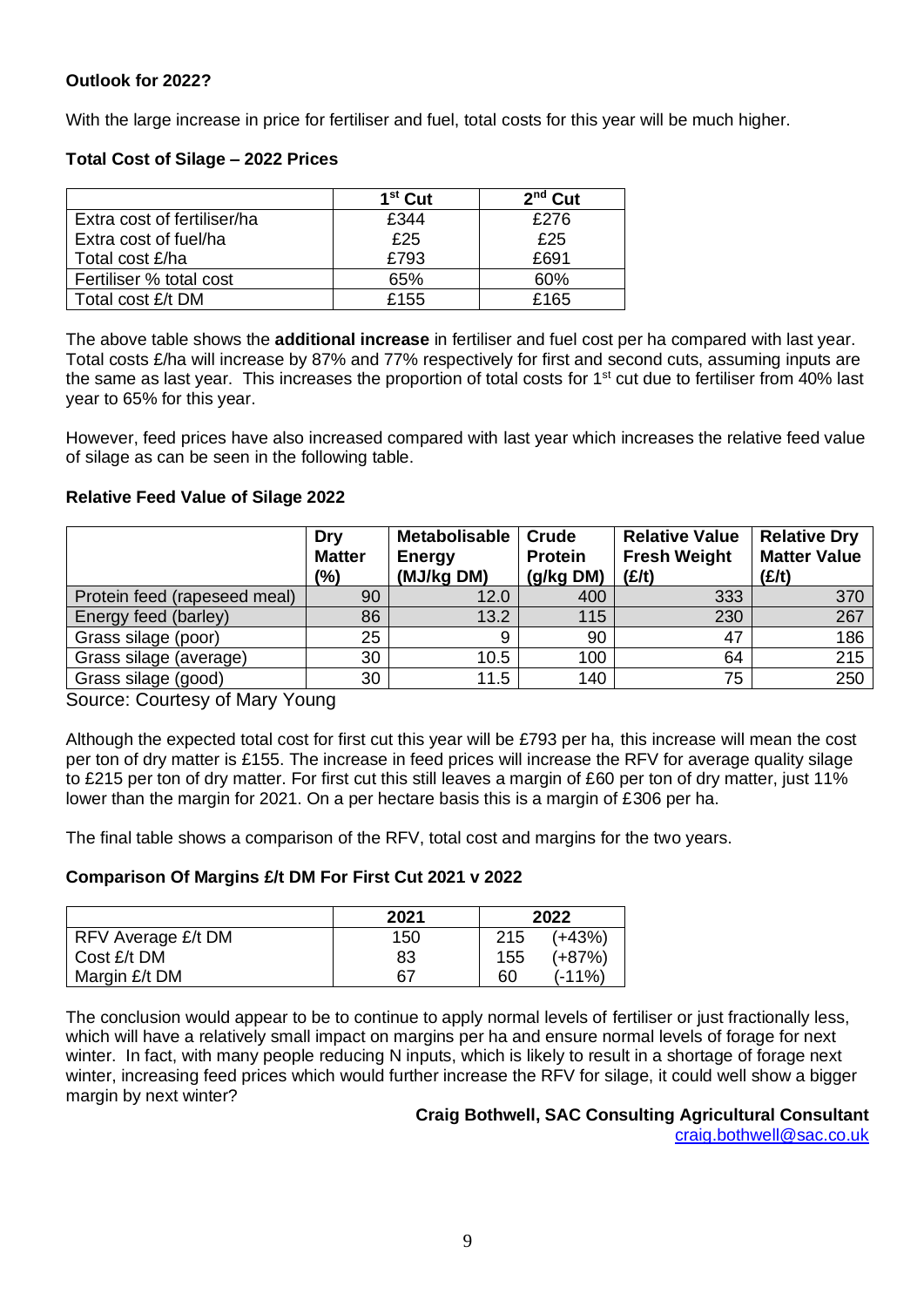## **Managing Forage Supplies**

As we are seeing the effects of climate change on more extreme weather events, it is becoming more difficult to predict the length of the winter housing period and hence the amount of forage and bedding required. The effect of housing and turnout being earlier or later for a range of "normal" winter housing periods are shown in the following table, based on a 20% difference in normal dates. The potential variation increases the longer the normal housing period is.

| "Normal" housing period |                                     | $\pm 20\%$ (weeks)                       |  |  |  |
|-------------------------|-------------------------------------|------------------------------------------|--|--|--|
| (months)                | In 1 Season (housing or<br>turnout) | In Both Seasons (housing and<br>turnout) |  |  |  |
|                         | $2\frac{1}{2}$                      |                                          |  |  |  |
|                         |                                     | 6 ½                                      |  |  |  |
|                         |                                     |                                          |  |  |  |
|                         |                                     |                                          |  |  |  |

#### **Effect Of Date Housed/Turnout On Winter Housing Period**

As can be seen, a 20% change in one season (column 2) for a unit with a normal winter housing period of just three months is half that compared with a unit with a normal housing period of six months.

The third column gives the potential increase/decrease in the winter housing period when housing is delayed and turn out is early (or housing is early and turn out is delayed). This scenario gives a 40% increase/decrease in the amount of bedding and forage required over the normal housing period!

We have said a lot about forage budgeting in previous articles. A good visual indicator of silage use would be to paint a clear mark on the side wall of the silage pit where the silage face is on e.g. 1st February every year (or the same date every year). Then keep a note of either when the silage runs out or how much is left when feeding stops.

Checking the mark on the silage pit wall each year on the same date will give a guide as to how many days feed is left in the pit, assuming livestock numbers do not change much from year to year. This simple guide could also be used in conjunction with SAC's 20<sup>th</sup> February prediction of whether turnout will be early or late that year.

Bear in mind that a late spring will have a greater impact on forage and bedding requirements than early housing, especially for breeding units. Straw requirements for bedding will be greater with spring calved cows and when ewes are housed for lambing. Feed requirements will also be greater, with calved cows requiring a higher dry matter intake compared to dry cows. The increased forage demand will be less for farms with finishing cattle or those that routinely selling stores in the spring. Flexibility in selling date can help deal with a potential forage shortage due to a late spring turnout.

While it is not possible to know the winter demand for straw and silage when making 1<sup>st</sup> cut silage, silage making decisions later in the season, can be based on how much carryover stocks there were at the end of the last housing period. This will help to make decisions on whether to aim for a second or third cut of silage or whether some cereal should be made into wholecrop to help spin out silage stocks.

> **Lorna MacPherson, SAC Consulting Dairy Consultant** [lorna.macpherson@sac.co.uk](mailto:lorna.macpherson@sac.co.uk)

## **Mineral Content Of Grass Silages**

The table shows the mineral content of grass silages analysed in July – December 2021 at the SRUC lab. Note the wide range of results for each mineral. As with all silage analyses there is no "average" silage that will correlate exactly to the figures below.

Mineral nutrition requires a holistic approach, the complex interaction between minerals will vastly alter the amount needed by the animal to meet requirements. It is advised to have your own silage analysed and work with your adviser/nutritionist to identify any shortfalls/ excess to the livestock requirements.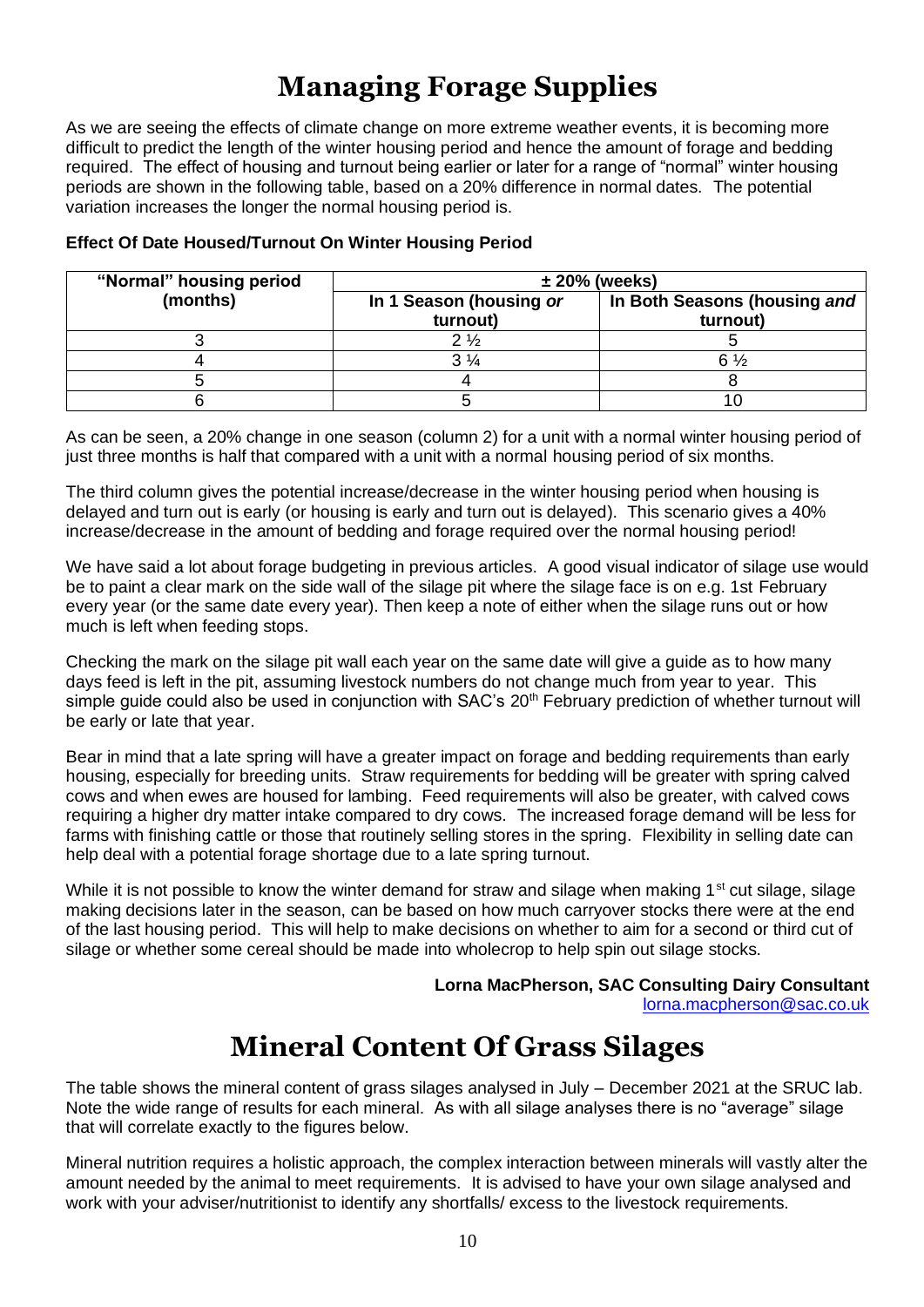| <b>Macro minerals</b> | <b>Overall Average (g/kg DM)</b><br><b>Range in brackets</b> | <b>Dairy Average</b><br>(g/kg DM) | Beef & sheep<br>Average (g/kg DM) |
|-----------------------|--------------------------------------------------------------|-----------------------------------|-----------------------------------|
| Calcium               | $6.0(3.6 - 11.2)$                                            | 5.6                               | 6.2                               |
| Phosphorus            | $3.3(1.7-5.7)$                                               | 3.7                               | 3.3                               |
| Potassium             | 23 (7.8-34.8)                                                | 26                                | 22                                |
| Sulphur               | $2.2(0.9-4.3)$                                               | 2.6                               | 2.3                               |
| Sodium                | $2.3(0.3-5.3)$                                               | 3.3                               | 2.6                               |
| Magnesium             | $2.0(0.7-4.0)$                                               | 2.1                               | 2.1                               |
| <b>Trace elements</b> | (mg/kgDM)                                                    | (mg/kgDM)                         | (mg/kgDM)                         |
| Copper                | $6.6(2.6-20)$                                                | 9.2                               | 6.7                               |
| Cobalt                | $(0.02 - 0.9)$<br>0.1                                        | 0.2                               | 0.1                               |
| Iron                  | $(35-1080)$<br>221                                           | 356                               | 223                               |
| Manganese             | $(19.9 - 304)$<br>117                                        | 112                               | 128                               |
| Selenium              | $(0.02 - 0.5)$<br>0.1                                        | 0.2                               | 0.1                               |
| Zinc                  | 31.4 (10.8-244)                                              | 37                                | 34                                |
| Molybdenum            | $1.4(0.2 - 5.65)$                                            | 1.2                               | 1.4                               |

#### **Mary Young, SAC Consulting Livestock Nutritionist**

[mary.young@sac.co.uk](mailto:mary.young@sac.co.uk)

## **Effect Of N Fertiliser On Mineral Content Of Grass**

SRUC's Dr. David Lawson reported interesting findings in a trial measuring the effect of nitrogen application and timing on the productivity and quality of a pure perennial ryegrass sward in Aberdeenshire. The data from 2017- 2020 shows there is a positive correlation between fertiliser application rate and ryegrass mineral content i.e. as N fertiliser levels increased so did the mineral content. This is contrary to the belief that increasing grass yield would dilute the mineral content of the grass.

It is important to highlight these results are based on a ryegrass sward that does not contain clover or herbal leys. However, this information is particularly important this year where rates of fertiliser application may be reduced, which will not only have implications on the yield and but also the mineral content of the grass.

As a valuable source of minerals to livestock it would be advisable, later in the year to analyse grass silage for its mineral content. This will allow for proactive decisions and provision of suitable mineral supplementation to be made if necessary to ensure the animals' requirements for minerals are being met.

The graphs below are compiled from the 2020 data of this trial. The percentages show the % reduction in mineral content when the half rate of 60 kg. N/ha are applied compared to the full rate level of 120kg N/ha.

#### **Major Minerals:**



**Trace elements:**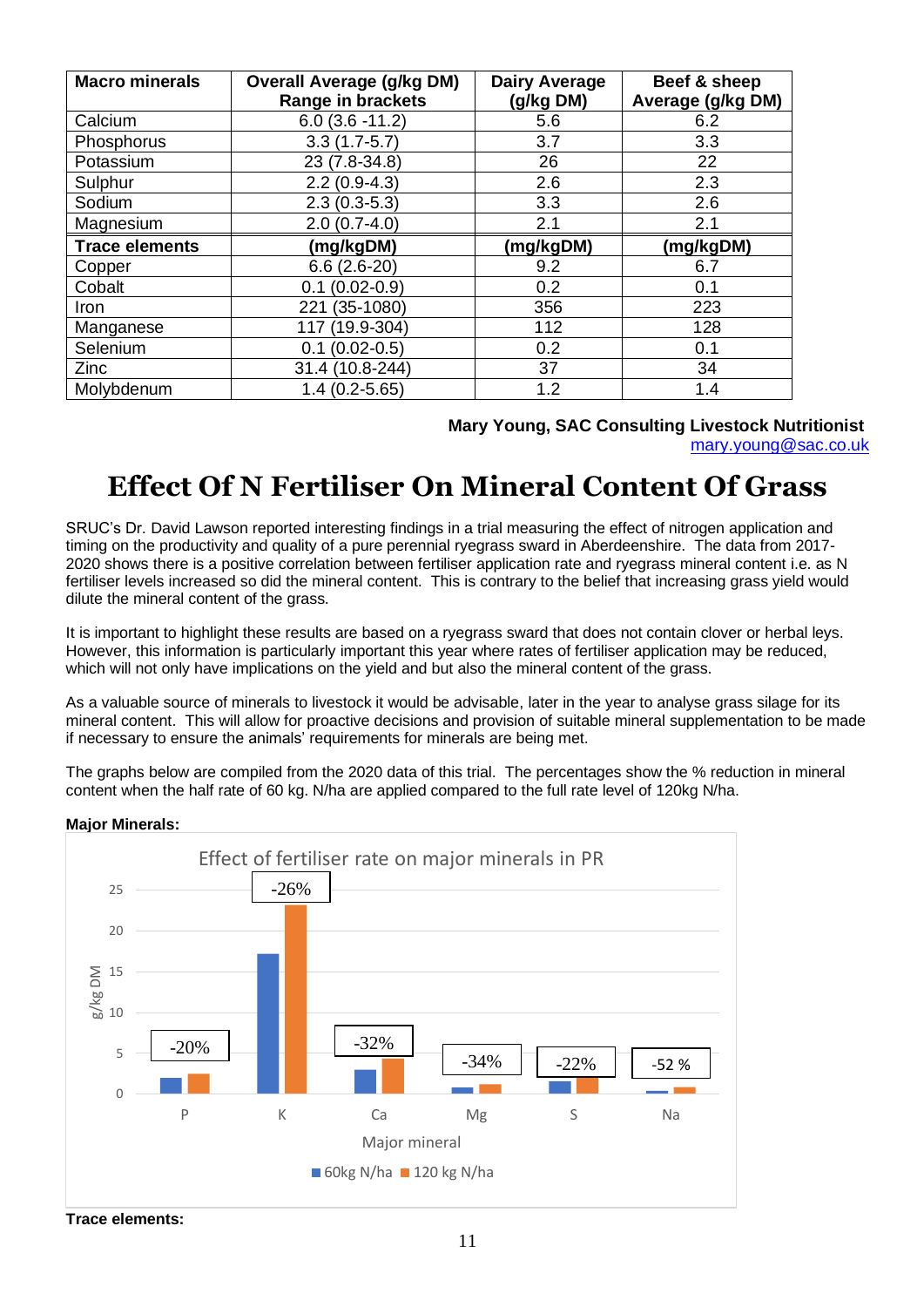

Many thanks to Dr. Lawson and George Fisher for providing these results.

**Mary Young, SAC Consulting Livestock Nutritionist** [mary.young@sac.co.uk](mailto:mary.young@sac.co.uk)

## **Mineral, Trace Element And Vitamin Storage**

Firstly, there are 3 categories of "minerals":

**Major minerals (found in large amounts):** calcium (Ca), phosphorus (P), sodium (Na), potassium (K), sulphur (S) – units of measurement % or g/kg

**Trace elements (found in small amounts):** copper (Cu), iodine (I), zinc (Zn), cobalt (Co), selenium (Se), manganese (Mn), molybdenum (Mo), iron (Fe) – units of measurement mg/kg which can also be known as parts per million (ppm)

**Vitamins:** fat soluble: A, D, E and K (stored in the body) and water soluble: C and B complexes (not stored in the body) – units are international units ((iu) or mg

All major minerals are stored in the body in some capacity, for example calcium and phosphorus are mainly stored in bones, iron is stored in the liver, sodium in bones and body fluids. However, some are stored in larger amounts than others and some are more readily available in times of need than others. For example, magnesium is not stored in large amounts and not readily available from bones and muscles in times of need compared to calcium and phosphorus. Interactions between minerals also have an impact on storage and availability, for example calcium metabolism can be affected by phosphorus intake and calcium also relies on vitamin D to help with absorption.

External factors also play a role, for example stress (physically, e.g. bad weather or lack of food and mentally, e.g. fear or change of routine) can cause magnesium to deplete quicker in the body. In addition, low magnesium levels increase stress – vicious circle!

Most trace elements are stored, for example copper and cobalt in the liver and iodine in the thyroid gland, however zinc and manganese are not stored well and are required daily.

Fat soluble vitamins (A, D, E, K) are stored in the body whereas water soluble vitamins are not.

Requirements depend on what the output of the animal is - lactating animals for example will lose more through milk.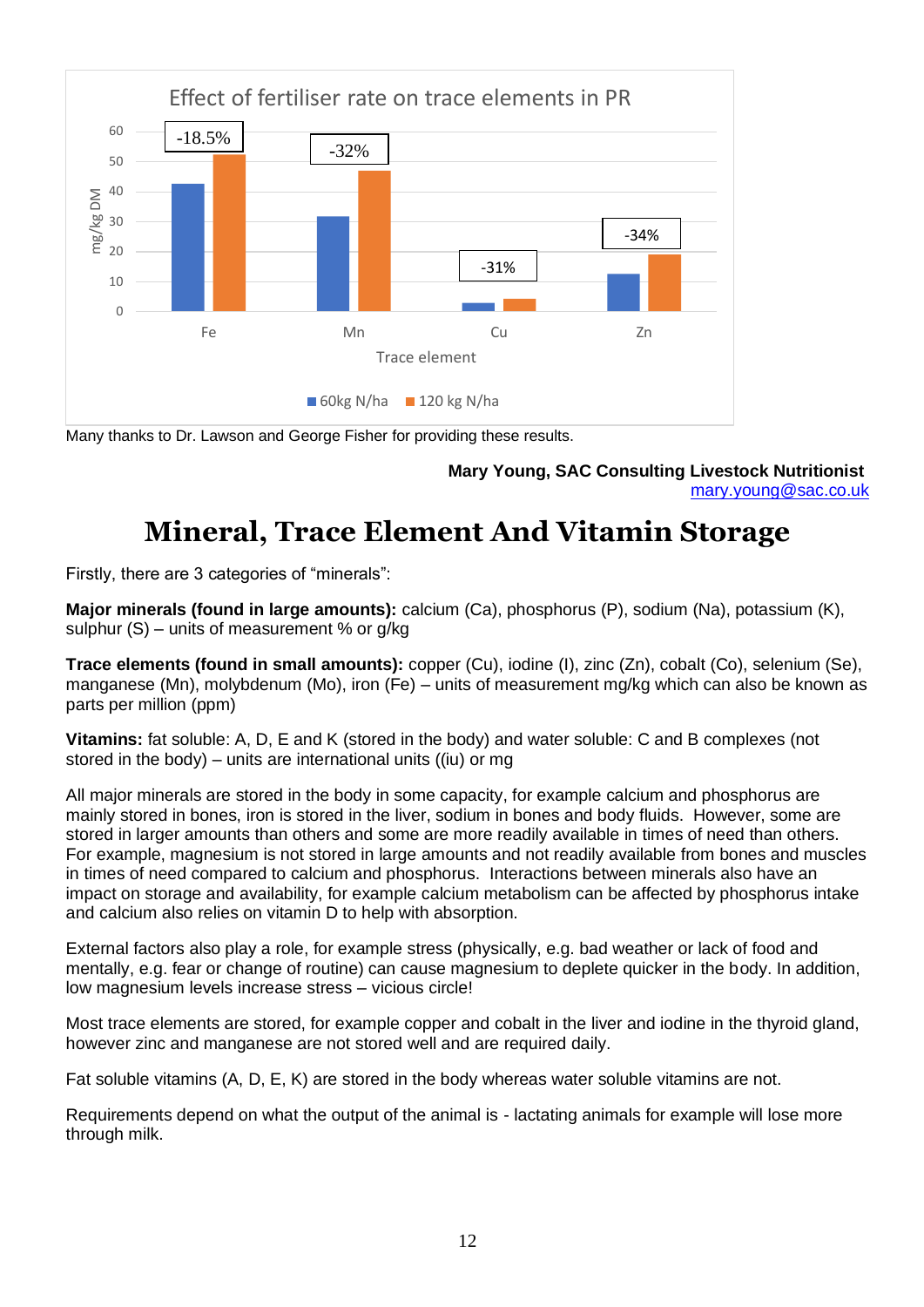Advice is to be aware of risk points to mineral supplies:

- Not supplying minerals daily (through base ration or supplementing) risk to depletion of all available reserves.
- Higher output animals will be higher risk to deficiency such as lactating and growing/finishing stock compared to a far off calving dry cow.
- Stress i.e. handling, weather, lack of food or water.
- Extreme rations i.e. barley beef, brassicas, high draff.

Oversupply can be as big a problem as undersupplying minerals, for example copper and iodine which are stored well in the body can build up to toxic levels. Carrying out a mineral audit to see how much of each element is supplied from various sources (i.e. background levels in feed, powdered minerals, tubs, boluses etc) can help gauge where issues are occurring.

The only way to be certain animals are getting enough is to blood test them (copper is not an accurate indicator in blood). We can use blood tests as a base point for rationing and adjusting supply of minerals through feed or supplements.

## **Karen Stewart, SAC Consulting Ruminant Nutritionist**

[karen.stewart@sac.co.uk](mailto:karen.stewart@sac.co.uk)

## **The Benefits Of Slurry Additives**

During storage, slurry separates into three main layers with a layer of sludge at the bottom, a liquid middle layer and a top crust of fibrous material. This difference in consistency of slurry throughout the store affects how easily it can be pumped and handled.

Slurry additives are primarily bacterial inoculants, and some may also contain specific enzymes. The additives are designed to break down organic matter in slurry, helping break up the crust that forms on the top, producing a homogenous, free-flowing product that is easy to pump and spread. To break up or prevent formation of the sludgy bottom layer in the slurry store, additives are likely to be most effective when applied shortly after the store has been emptied and started to be refilled.

The beneficial bacteria (usually of the bacillus strain) produce enzymes that digest fibre particles such as cellulose, releasing soluble nutrients including N, P and K, increasing to the fertiliser value of the slurry. Over time, the slurry will gradually become more liquid and free-flowing which brings some of the many benefits of slurry additives as listed below:

- Reduces the nitrogen lost as ammonia from slurry. Additives can convert the nitrogen in ammonia to microbial protein, meaning that it is not volatised into the atmosphere but stays in the slurry, adding more nutrients to the soil.
- Lower ammonia levels in buildings, improving the environment for both stock and workers.
- The higher N content of the slurry, reduces the requirement for artificial N fertiliser.
- Reduces blockages in slurry systems and reduces energy required for agitation, pumping and spreading, meaning less fuel and labour costs.
- Less odorous emissions from stores when agitating and spreading treated slurry.
- Lower greenhouse gas emissions.
- Improved soil health and structure due to the addition of soil friendly bacteria.
- Slurry will be washed into the ground easier and result in less residue on grass/crops. On grazing ground, this means improve palatability and less grazing rejection and for silage ground, a more desirable fermentation. However the recommended interval between spreading and cutting still applies based on an uptake of 2.5 kg N/ha/day.

## **Lorna MacPherson, SAC Consulting Dairy Consultant**

[lorna.macpherson@sac.co.uk](mailto:lorna.macpherson@sac.co.uk)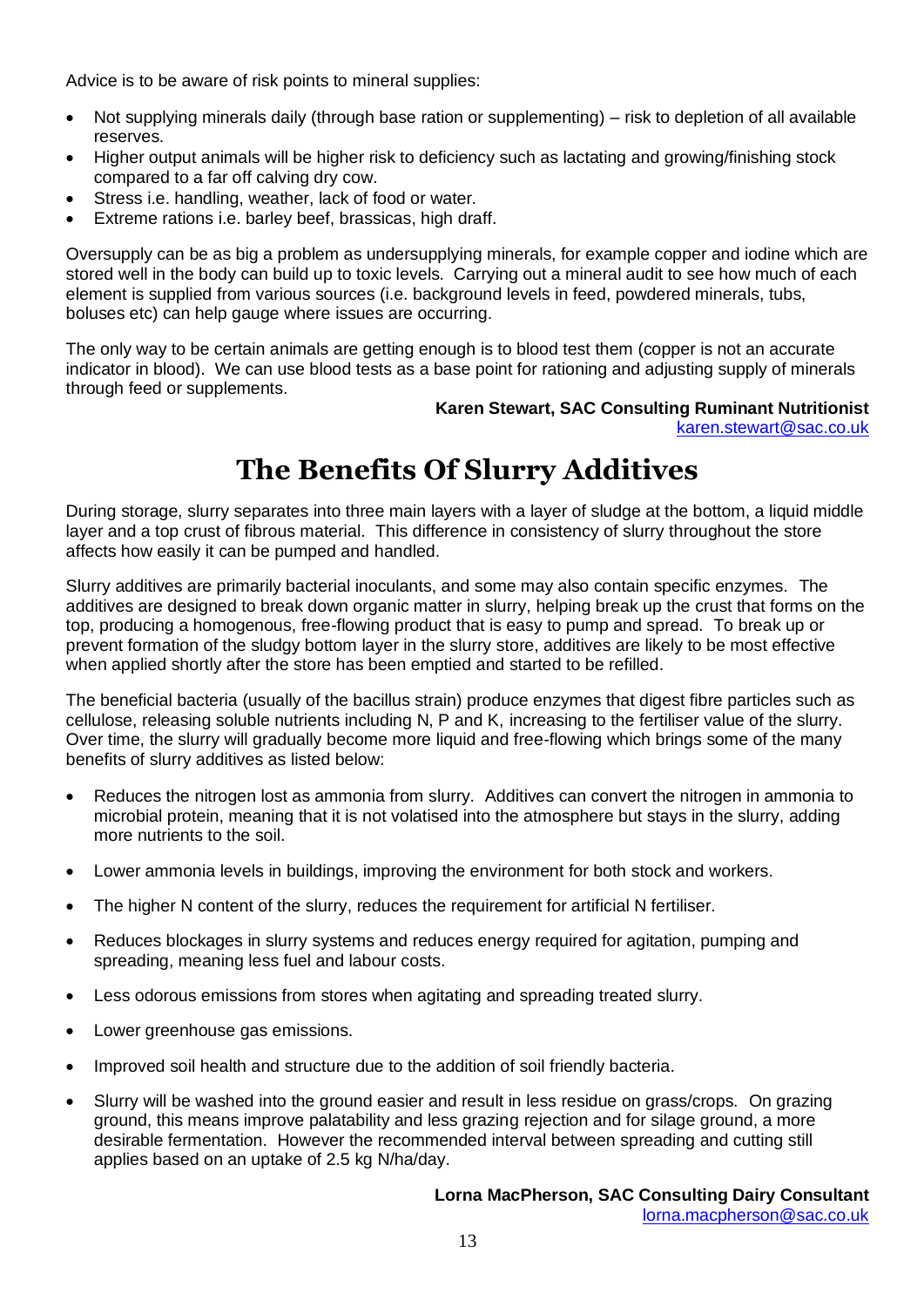# **New Slurry And Silage Regulations**

On 1st January 2022, The Water Environment (Controlled Activities) (Scotland) Amendment Regulations 2021 will start to come into force. However, within the amendment there are a number of "transitional provisions". This means that not all the regulations will be applied at once. The main points are summarised below:

#### **1 st January 2022**

From this date, all producers will need a Risk Assessment for Manure and Slurry (RAMS). This should include a map showing areas that spreading should not take place and the level of risk associated with other areas. This would be in the context of proximity to water features and slope of the ground.

If a new silage or slurry store is to be constructed, or an older store substantially reconstructed or enlarged, SEPA should be notified 30 days prior to the commencement of works. The current rules only ask for SEPA to be informed 28 days before the new store comes into use. Storage of draff or energy crops will also come under the silage regulations.

#### **1 st January 2023**

Slurry must now be applied using "precision equipment". This means using a dribble bar, trailing shoe or injector will be necessary. At this point, using a splash plate will not be allowed. Swivelling spout type attachments are not classed as precision equipment. These rules will also apply to contractors.

#### **The splash plate will become a thing of the past**



However, the amendment allows producers with 200 beef cattle livestock units will be exempt until 2027. One beef livestock unit is any animal over two years of age. Animals younger than two years will count as 0.5 beef livestock units. These exemptions do not extend to rain guns or raised splash plates, the use of which will be prohibited.

Source: Irish Farmers Journal

#### **1 st January 2024**

Slurry stores and silage pits built after 1991 must now meet current standards. This generally means that they should be fit for the purpose of containing their contents. Above ground slurry stores must have a lockable, double sluice valve and silage pits should have adequate storage for effluent. Where effluent is collected and pumped to another store, the sump should have an overflow alarm to indicate pump failure. Silage pits with sides other than earth construction must not be filled above the level of the walls (after compaction).

#### **1 st January 2026**

Slurry stores that were built prior to 1991 must now meet current standards. Units with cattle on a slurry system must now have storage for 22 weeks and those with pigs require 26 weeks of storage. This figure is calculated using the NVZ guidance: manure planning part 1 [https://www.gov.scot/publications/nitrate](https://www.gov.scot/publications/nitrate-vulnerable-zones-guidance-for-farmers/)[vulnerable-zones-guidance-for-farmers/](https://www.gov.scot/publications/nitrate-vulnerable-zones-guidance-for-farmers/)

#### **1 st January 2027**

Any exemption from the use of the splash plate will end.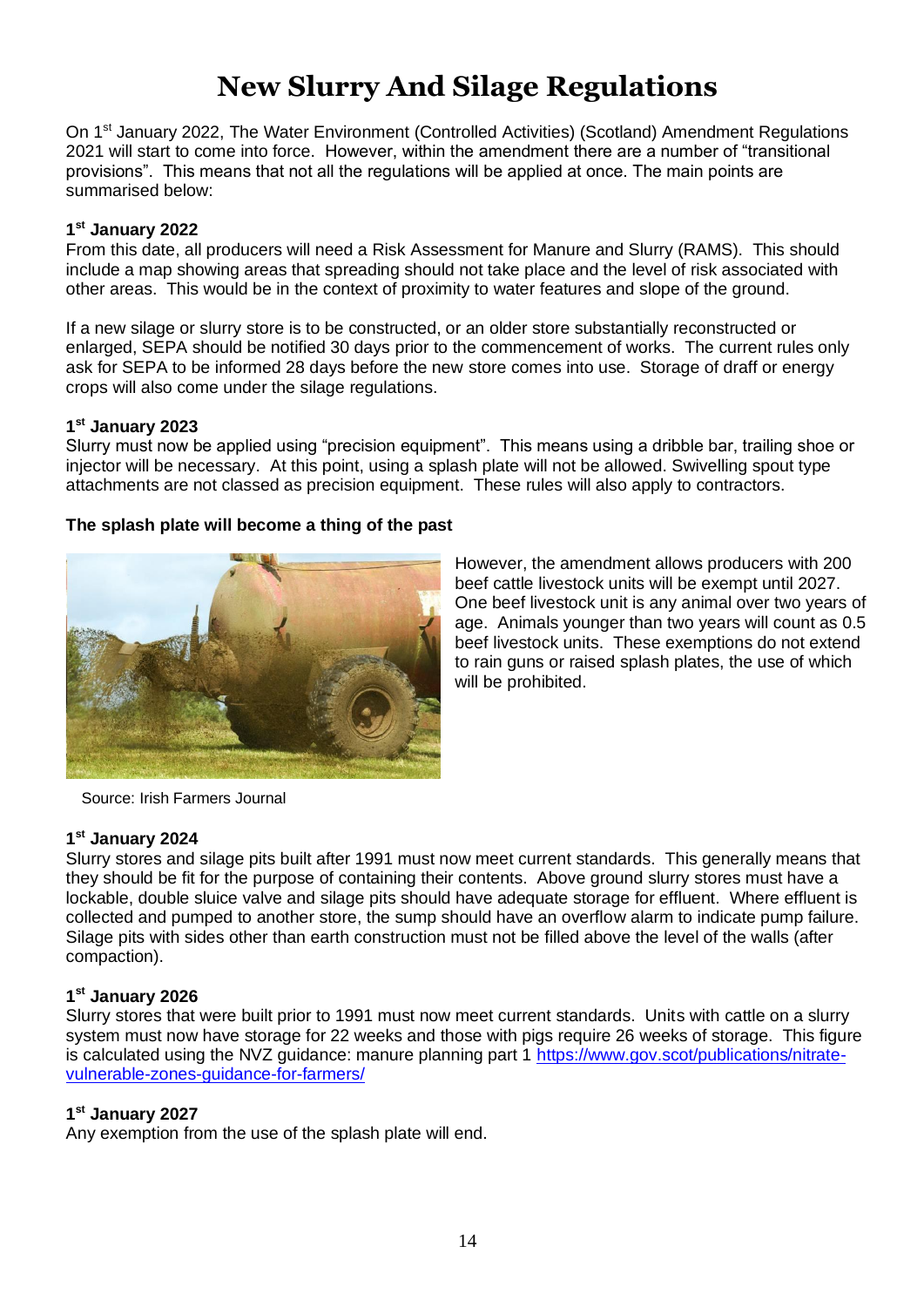With this legislation being so new, there are still some aspects of it that may require clarification. For further information, refer to the Farming and Water Scotland website: [https://www.farmingandwaterscotland.org/know-the-rules/new-general-binding-rules-on-silage-and-slurry](https://www.farmingandwaterscotland.org/know-the-rules/new-general-binding-rules-on-silage-and-slurry-whats-changed/)[whats-changed/](https://www.farmingandwaterscotland.org/know-the-rules/new-general-binding-rules-on-silage-and-slurry-whats-changed/)

#### **Alasdair Scott, SAC Consulting Agricultural Consultant** [alasdair.scott@sac.co.uk](mailto:alasdair.scott@sac.co.uk)

## **Global Warming Facts**

- 1. As the name implies global warming is a global problem.
- 2. The world population is still increasing. As a consequence the demand for food continues to increase.
- 3. The last 7 years have been the warmest.
- 4. The recent COP26 conference set a target of reducing further increases in global temperatures to 1½°C.
- 5. So extreme climatic events will increase in frequency and severity.
- 6. Extreme climatic events are having an increasing impact on food supplies. Current reserves of feed grains are described as "wafer thin". A good example of this is the current drought conditions in Southern Argentina and Brazil where crop conditions were downgraded in just a week.

| % Good to Excellent | Soyabean | Maize |
|---------------------|----------|-------|
| 23 December 21      | 71%      | 76%   |
| 30 December 21      | 56%      | .58%  |

(Thanks to Mark Bowsher-Gibbs)

2 weeks later Argentina was completing its wheat harvest, with predictions of much better than average harvest!

7. With extreme climatic events increasing the threat to world feed supplies will intensify with starvation becoming and increasing concern.

#### **Basil Lowman, SAC Consulting Beef Specialist** [basil.lowman@sac.co.uk](mailto:basil.lowman@sac.co.uk)

## **Beef Market Commentary**

**Week Ending E&W Scotland E&W Scotland South North North South North All R4L R4L -U3L R4L R4L -U3L -U4L -U4L -U4L Steers Steers Y. Bull Steers Heifer Y. Bull Steers Steers Steers** 1-Jan-22 412.4 423.7 410.5 414.1 417.0 403.4 416.8 418.4 412.3

**Prime cattle prices (p/kg dwt)** (Source: drawn from AHDB and IAAS data)

#### **A Good Start to the Year**

It was at this time back in 2020 that reports were filtering through of a new and deadly virus affecting China, and who would have predicted the events and restrictions that would follow. While Covid is still part of everyday life, there now seems to be an end to the pandemic (hopefully) in sight with restrictions relaxing and a booster vaccination programme curtailing the severity. Farmers must feel that compared with other businesses across the country that the beef sector will come out the side from Covid in fairly good shape.

8-Jan-22 414.7 421.2 413.7 419.4 415.8 398.5 404.8 415.9 414.1 15-Jan-22 416.8 423.4 413.1 414.9 415.4 401.9 419.2 415.9 413.2

Prices south of the border continue to be above Scotch price with some producers questioning the Scotch premium. Tightening stocks in England are likely to be behind the widening price difference. Let's not forget that Asda's promise at the time contributed to the past 3 months consecutive prime cattle prices in England being above Scotland. Finishers killed more cattle pre-Christmas, no doubt increasing feed costs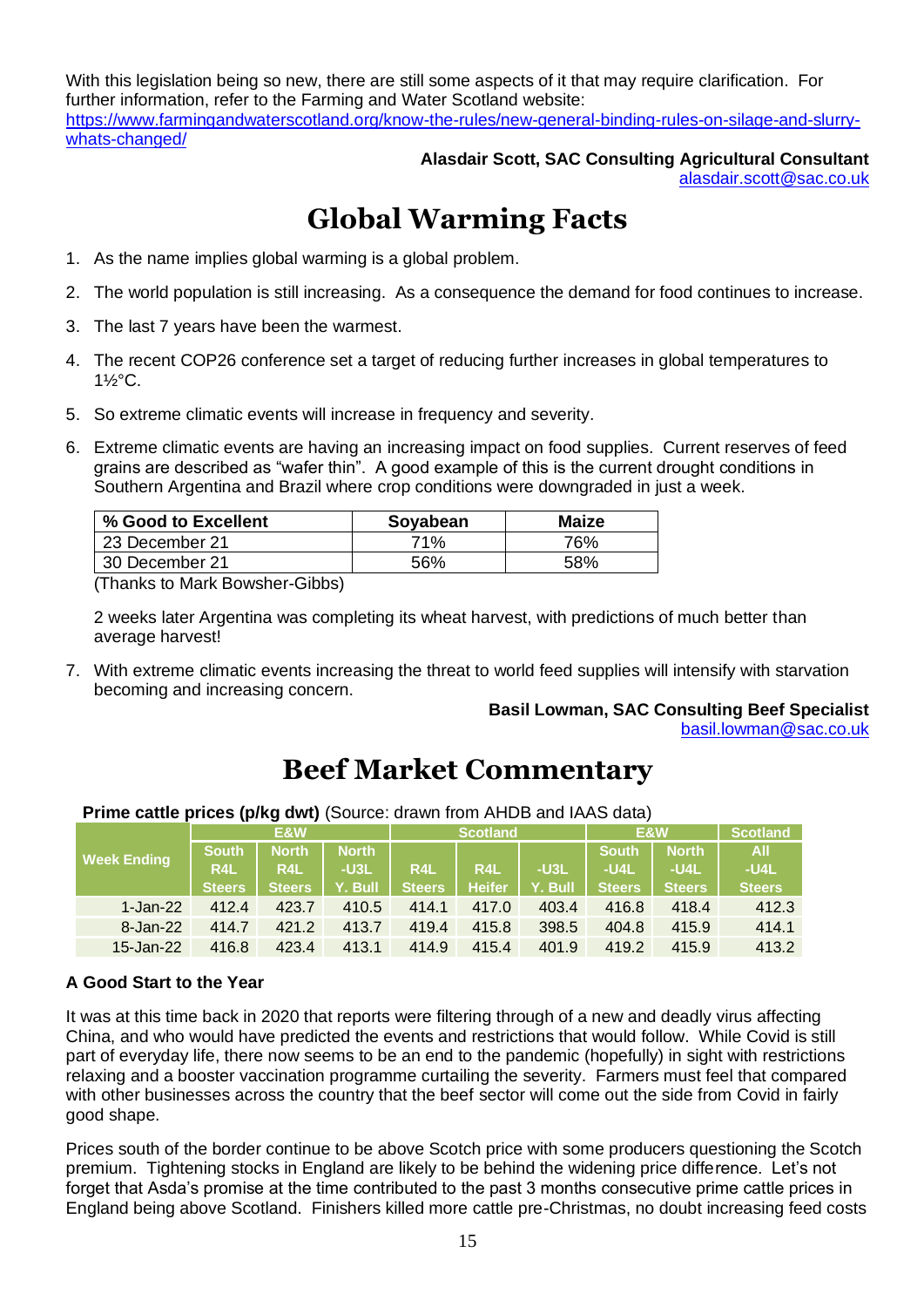contributed to this, which has in turn meant that store cattle prices have been strong for all types of cattle at the moment as finishers look to restock sheds.

#### **Asda Backtracks**

The supermarket made it's 100% British commitment only three months ago in October and has already has backtracked on this. Supply and price are said to be the reasons behind Asda returning to importing Irish beef so to be able to 'cater' for all consumer budgets. However the days of cheap food are surely gone as farmers are faced with increased input costs including feed, fuel and fertiliser and so consumers will be faced with food price inflation.

#### **Producers Need To Look To The Future**

Bull sale season is upon us, producers must look to what the future holds. Taking stock of your enterprise and where you want your cattle business to go will be key in reaching the challenging targets to reduce greenhouse gas emissions by 75% by 2030. Breeding decisions made at these spring bull sales will impact the herd's ability to meet efficiency requirements in 2030.

Those with bulls to sell may well be wondering what the sale will hold with high numbers of cull cows going off farms at the end of last year and throughout January, will there be homes for all these bulls? Time will tell when the gavel falls in the coming weeks.

Confidence in what is an uncertain time will have been boosted however with the announcement that LFASS payments will soon be on their way and are secure until 2024.

> **Sarah Balfour, SAC Consulting Beef Consultant** [sarah.balfour@sac.co.uk](mailto:sarah.balfour@sac.co.uk)

## **Apologies To Our Readers "Over The Border"!**

Occasionally we receive a complaint which we do our best to respond to. The most recent one was from a sheep producer, mainly regarding the benefits of short scrotum castration but with the following footnote – "I know you are the Scottish agricultural bulletin, but as I am sure I am not the only "over the border" subscriber, it seems quite churlish for only the e.g. Scottish map of liver fluke to be published, etc."

The reason the liver fluke map was only shown for Scotland is that no map, as far as we can find out, exists for the other UK countries. However we have forwarded the query to APHA. If they decide to produce a similar map for England and Wales and send us a copy we will be delighted to put it into a future issue. Meantime we can only apologise for not making this clearer in the original article as the expectation would be that ticks are becoming an increasing problem in other parts of the UK as well as in Scotland.

> **Basil Lowman, SAC Consulting Beef Specialist** [basil.lowman@sac.co.uk](mailto:basil.lowman@sac.co.uk)



## **Cows Have Two Water Bags!**

Uncommon appearance of both water sacs at the same time. It illustrates nicely the difference. The first water sac, known as the allantoic sac is on the right and it burst during first stage of calving. The second water, known as the amniotic sac, is on the left. This one contains the calf.

Many thanks to Emily Blough and The Visual Guides of Animal Reproduction (visgar.vetmed.ufl.edu) for the image.

> **Alwyn Jones, SRUC Veterinary Services** [alwyn.jones@sruc.ac.uk](mailto:alwyn.jones@sruc.ac.uk)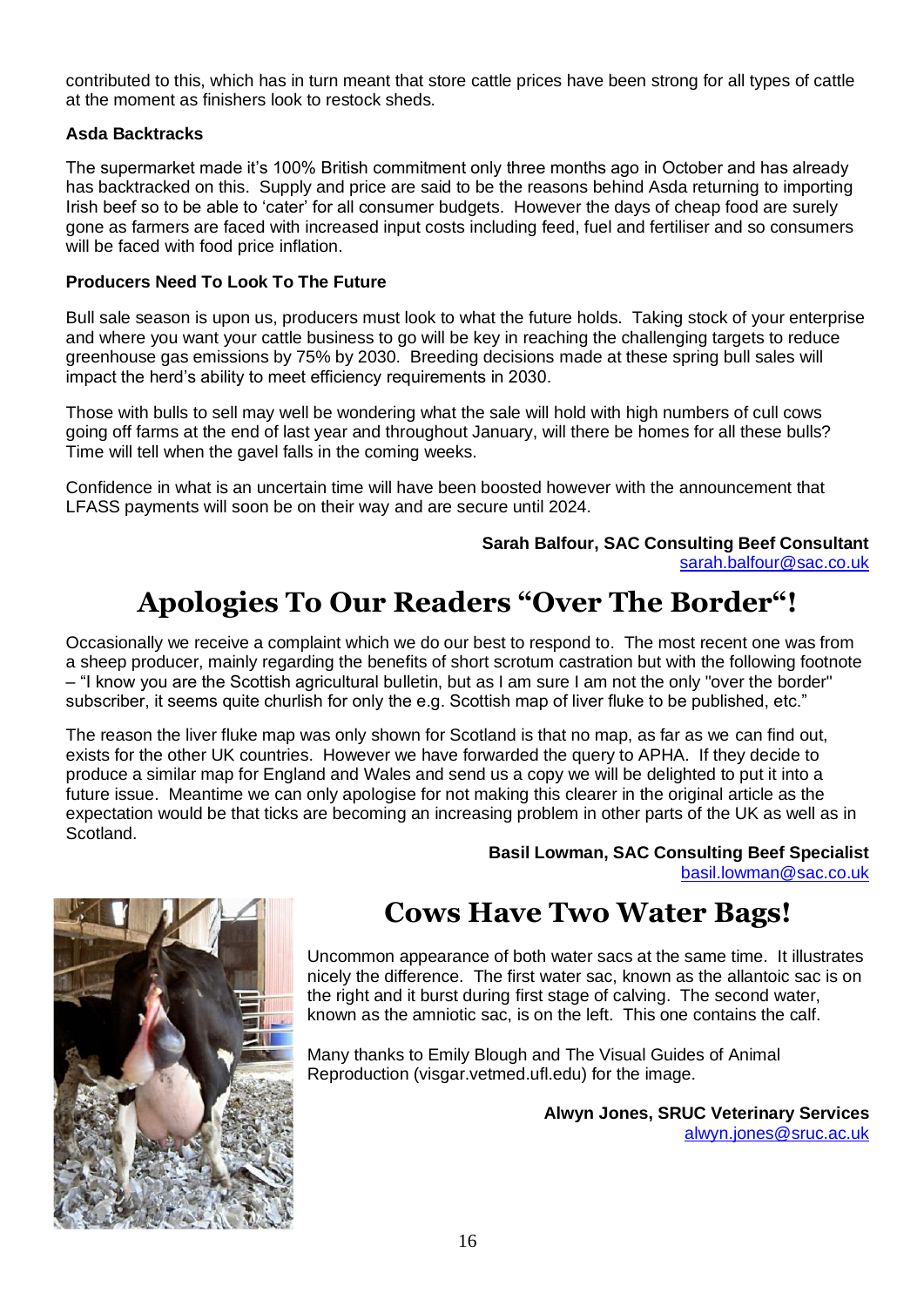# **Getting Lube Where It Is Needed**

We all know how effective oil is in loosening a tight nut, and the same applies when trying to extract a calf – the more lubrication you can get on the calf before it enters the pelvis, the easier it will come out!

SAC Consulting have produced a short video on using a colostrum tube to get lube past the calf to fully coat it before it enters the pelvic canal. <https://youtu.be/pOxMGxBmZw4>

The following is a five point guide to using the system –

- 1. Take a clean plastic calf feeder bag.
- 2. Fill to nearly the top with hand-warm water and pull across the plastic stopper on the tube.
- 3. Squeeze a bottle of ready-made vet/AI lubricant into the warm water and give it a good shake-up (remembering to close the zip of the bag first!)
- 4. With a clean gloved hand/arm, cup the end of the feeder tube with your hand and introduce this into the vagina.
- 5. Once in position release the plastic stopper and using gravity, allow the lubricated fluid to flow over the calf's head, neck and shoulders.

#### **Basil Lowman, SAC Consulting Beef Specialist**

[basil.lowman@sac.co.uk](mailto:basil.lowman@sac.co.uk)

## **First Colostrum Has The Highest Ig Concentration**

Collecting colostrum from a newly calved beef cow is not much fun! However if you have a squeeze crush and a portable milking unit it is a lot easier and safer. It also allows you to collect clean colostrum uncontaminated with dung etc. So what is the best fraction of colostrum in terms of its Ig content? Interestingly it is the initial milking which has the highest concentration of Ig and the middle part of the milking the lowest level. This can be seen in the results of 2 trials which took samples of colostrum during the first milking session within  $1 - 4$  hours of calving before the calf had suckled.

#### **Change In Ig Concentration During First Milking (mg/ml)**

| <b>Stage Sampled</b> | <b>Pre Milking</b> | 25%                      | 50% | 75% | 100% |
|----------------------|--------------------|--------------------------|-----|-----|------|
| Trial                |                    | $\overline{\phantom{a}}$ | –   |     | →    |
| Trial 2              | 86                 |                          |     |     | r 7  |

1. Godden S. et al The Bovine Pract. 45 1

2. Holstetler D. et al (2003) Int. J. App. Res. 1 2

These results, from dairy cows, clearly shows that the first colostrum contains the most Ig per ml and the rest of the milk has a lower level. The differences may seem small but, across the 2 trials, the initial colostrum contained 6% more Ig/litre than costume collected during the middle of milking or the final strippings. This means that feeding a calf 2 litres of the first colostrum would provide the calf with 6% more Ig at the most critical period, when Ig absorption is at its maximum.

What does this mean for beef cows?

- 1. Ideally the calf should suckle for 10 minutes on each teat to get the highest Ig intake.
- 2. With the long-term selection for milk yield in cattle, today's cows produce too much colostrum so the calf doesn't need to move on to another teat.
- 3. If you are collecting colostrum to feed a calf, milk all four quarters and stop when you have got a total of 2 l i.e. 0.5 l per quarter. This is relatively simple using a portable milking machine.
- 4. If the calf is being fed through a bottle and teat, how much it will drink will be limited by the volume of its abomasum. Hence feeding colostrum with 6% higher Ig content will increase its blood Ig levels accordingly.
- P.S. Currently dairy farmers are been advised to feed a bulk sample of all the colostrum collected at the first milking post calving. The reason given is to ensure the calf also receives high levels of the fat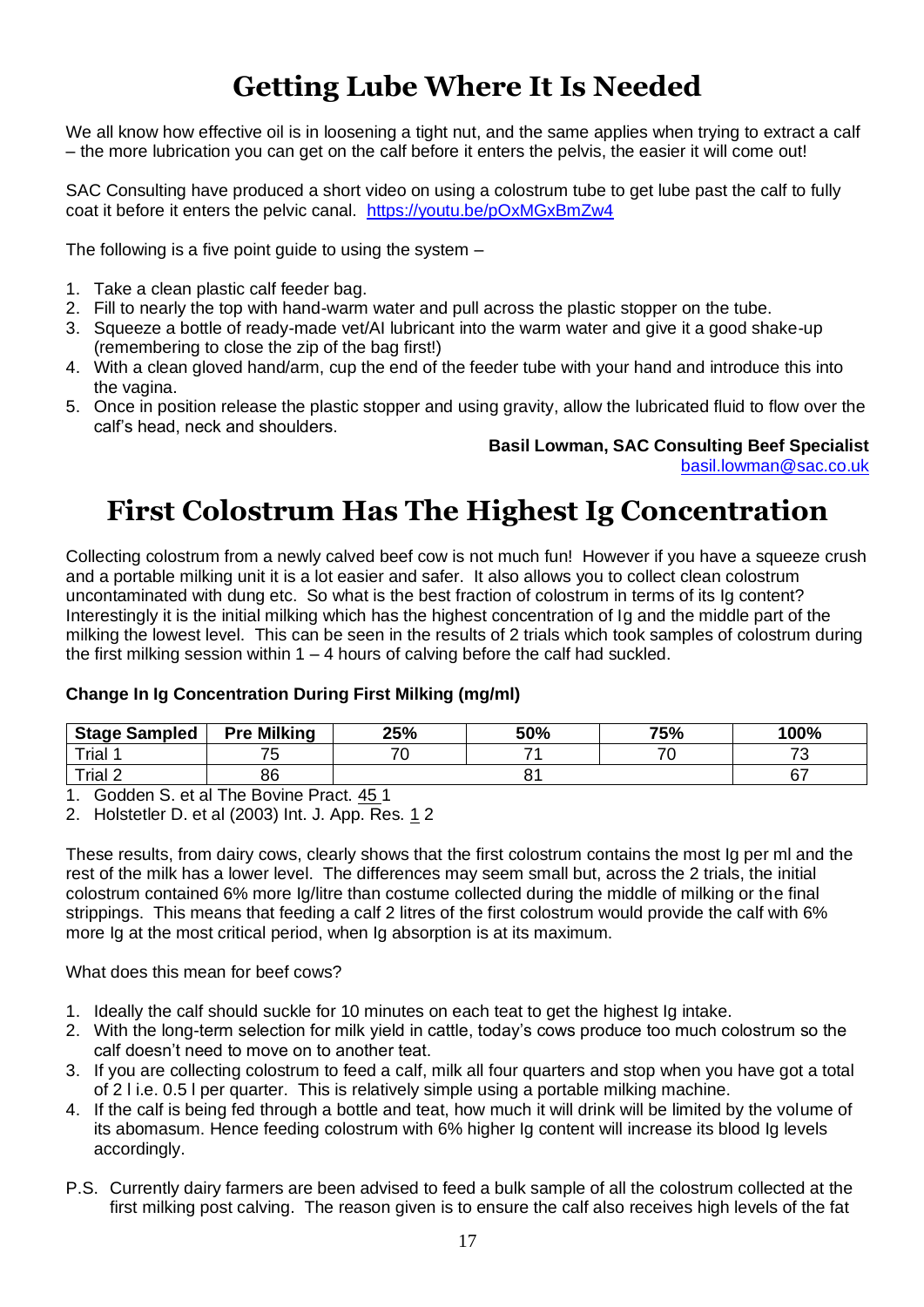soluble vitamins (A, D, E and K) which are highest in the last colostrum collected i.e. in the strippings. However by far the most important role of colostrum, particularly in the first hours post birth, is to provide the calf with protection against disease via Ig antibodies in it's blood. In the critical hours post birth, the risk of vitamin deficiency is minimal (particularly if during late pregnancy minerals and vitamins supplements were correct). The high level of fat soluable vitamins in the strippings will still be supplied in the colostrum/milk the calf suckles over the following days. In extreme cases, calves can be simply topped up by being given a multivitamin injection.

> **Basil Lowman, SAC Consulting Beef Specialist** [basil.lowman@sac.co.uk](mailto:basil.lowman@sac.co.uk)

## **Good Fertility In Autumn Calvers**

The open autumn last year meant autumn cows were be kept outside for longer with more, higher quality grass in front of them. Two effects of this are likely to be –

- Better fertility with cows both in better condition and losing less condition during the early stages of mating.
- Calves being outside for longer will have faced less disease such as scour and pneumonia, giving them a better start to life.

This is likely to result in heavier weights at turnout next spring. If this is already noticeable and you are going to be short of fertiliser for this summer, consider weaning the calves at turnout and grazing the dry grow cows on rough pastures or summer them away on hill ground

> **Basil Lowman, SAC Consulting Beef Specialist** [basil.lowman@sac.co.uk](mailto:basil.lowman@sac.co.uk)

## **Interpreting Blood Profiles**

Analysing blood to determine the metabolic status of animals (i.e. to see how well fed they are) started in sheep in the 1960s. A few years later metabolic profiles started being used for dairy cows and is now, increasingly common practice. In the 1990s it started being used in beef cows and as spring calving became more common, for dry cows prior to calving.

However there are major differences between dairy and beef cows, in the way they are managed and particularly in how they are fed. Dairy cows are fed several times a day so that they are never without feed and can "top up "whenever they want to. In comparison, beef cows are normally fed once a day, with possibly a late afternoon "top up" of straw to keep them quiet overnight!

This difference in feeding pattern has a big impact on blood levels of nutritional markers over 24 hours. This was clearly shown in work undertaken with 22 autumn calving, blue grey cows, machine milked twice daily, in an experiment investigating the effect of level of feeding on milk yield and composition. The cows were split into three groups and fed either 90%, 125% or 175% of their maintenance requirement based on their liveweight post calving. (Coggins & Field 1976, J. Agric. Sci., Camb. 86 595 - 602.

Around 2 months after calving they were blood sampled once daily at 5 different times of day – 9 am, 3 pm ,5 pm,7 pm and 10 pm. All cows were fed 5 kg of silage at 7 am and the main part of their ration at 1:30 pm.

#### **Results**

Time of feeding had a significant effect on all measures of metabolism except for total protein, globulin and magnesium. The results clearly show that for glucose, free fatty acids, ketone bodies and urea. diurnal variation is of greater importance than the variation resulting from a 76% difference in their DM intake and a 71% difference in energy status! Most of the diurnal variation was associated with feeding.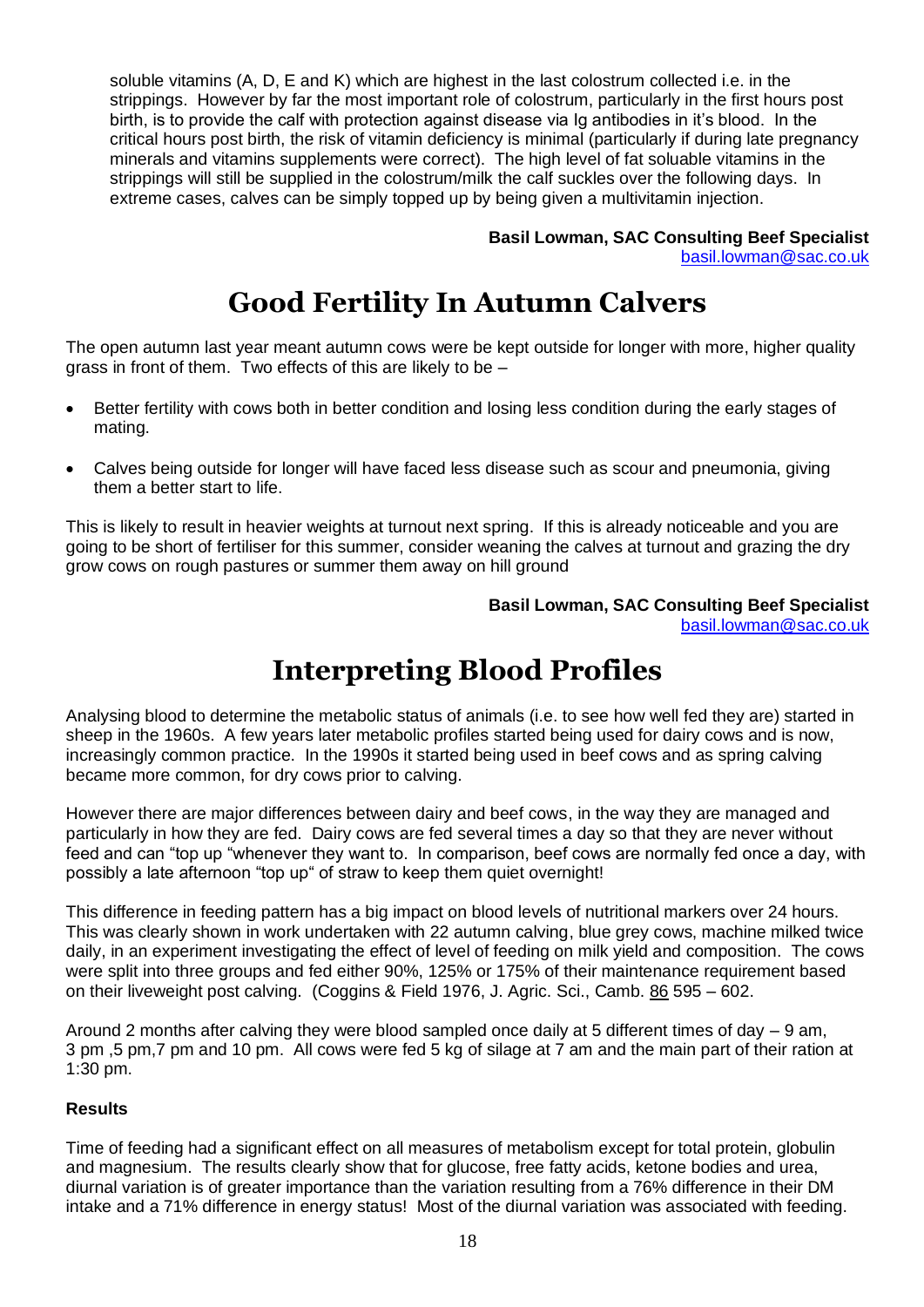

Fig. 3. Least-squares mean values  $(\pm s.\mathbb{E})$  of plasma ketone body concentrations in three groups of lactating beef cows at five times during the day.  $\Delta$ — $\Delta$ , Group L;  $\Delta$ — $\Delta$ , group M;  $\odot$ — $\odot$ , group H.

The graph shows a rapid rise in ketone bodies immediately after feeding which the researchers thought was due to the conversion of silage butyrate.

The absence of differences in blood measurements for energy until approximately 20 hours after the main feed of silage and barley was offered, researchers suggested, was due to the rate at which the silage was eaten. All groups would have had feed in front of them for several hours after it was offered. This meant that for a significant amount of time after feeding animals would be in positive energy balance with respect to those nutrients which are rapidly absorbed from the rumen. Group differences in blood chemistry only developed when the absorption of these products was less than the animals' required.

Researchers concluded that variation in time of feeding and feeding systems would have a significant effect on blood constituents and would be a major source of error when comparing between farms. Taking into account the time of feeding and composition of the diet would be essential to accurately interpret the results.

**Basil Lowman, SAC Consulting Beef Specialist**

[basil.lowman@sac.co.uk](mailto:basil.lowman@sac.co.uk)

## **The Mathematics Of Fertility – Conception Rates**

Conception rate measures the number of cows who conceive i.e. become pregnant after been served. For example, with a conception rate of 50% half of the cows who are served will become pregnant. The other half will return in season over the following 3 weeks. The following table shows the affect conception rate has on –

- The number of cows who become pregnant in each of the three week cycles during the mating period and
- How many cows will not conceive and will come back in season three weeks later.

The assumptions I have made are –

- All cows are cycling when mating starts. This is unlikely to occur in herds with calving periods longer than 6 weeks. However it should be true for all groups of maiden heifers.
- A 9 week calving period.
- A herd size of 100 cows so the figures are percentages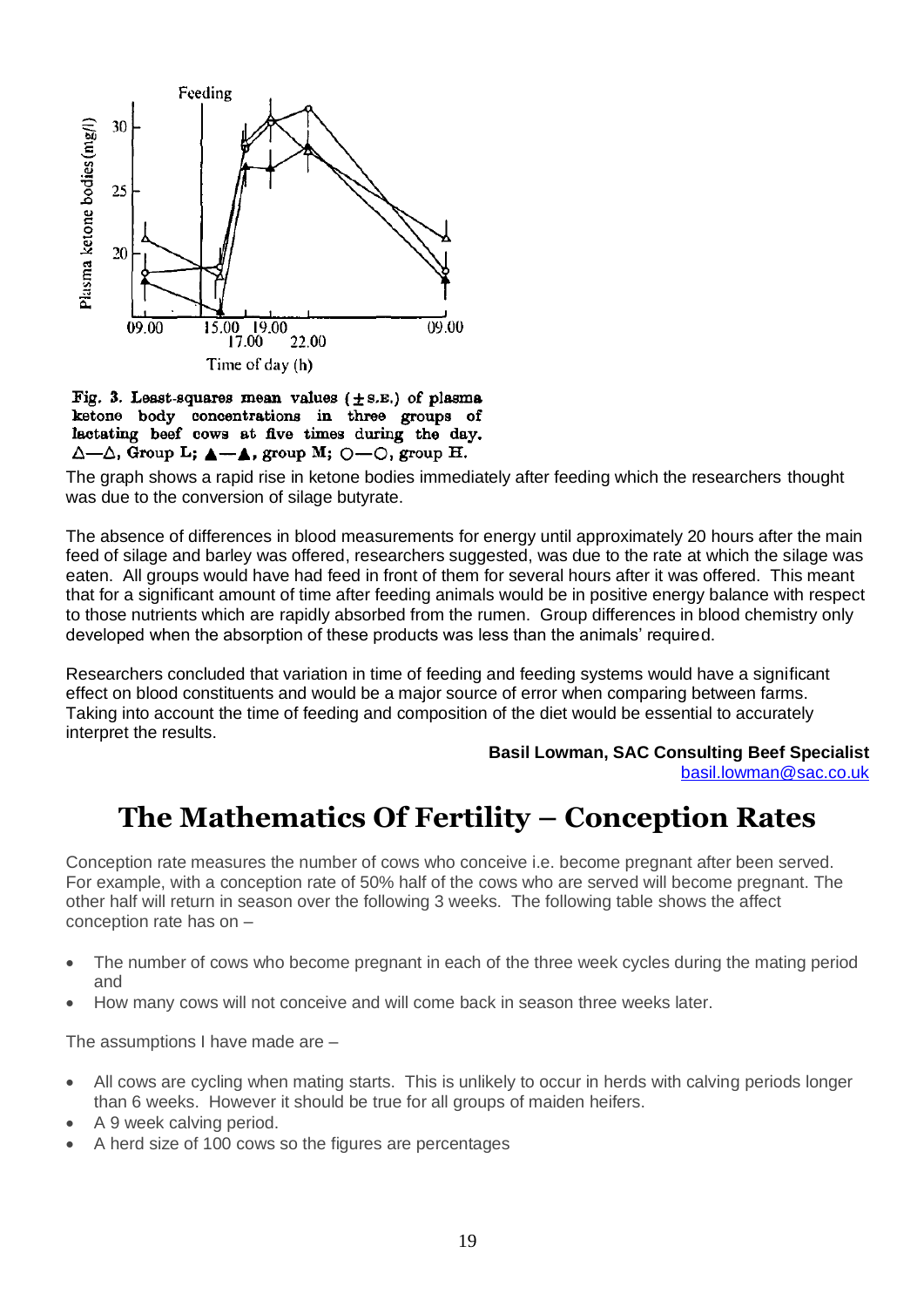#### **Effect Of Conception Rate On Number Of Cows Conceiving In Each 3 Week Mating Cycle And Returning To Be Served In The Next Mating Cycle**

| <b>Conception</b> |                 | 2 <sup>nd</sup> Mating Cycle<br>3rd Mating Cycle<br>1 <sup>st</sup> Mating Cycle |                 |                  |                 |                  |
|-------------------|-----------------|----------------------------------------------------------------------------------|-----------------|------------------|-----------------|------------------|
| Rate (%)          | <b>Pregnant</b> | <b>Returning</b>                                                                 | <b>Pregnant</b> | <b>Returning</b> | <b>Pregnant</b> | <b>Returning</b> |
| 90                | 90              |                                                                                  |                 |                  |                 |                  |
| 80                | 80              |                                                                                  |                 |                  |                 |                  |
|                   |                 | 30                                                                               |                 |                  |                 |                  |
| 60                | 60              | 40                                                                               | 24              | 16               |                 |                  |
| 50                | 50              | 50                                                                               | 25              | 25               | $\overline{1}$  |                  |
|                   | 40              | 60                                                                               |                 | 36               |                 |                  |

The calculations show that with a conception rate of 90%, 90% of the herd will calve in the first 3 weeks of the calving period. Only 10 cows will fail to hold to service and will return to be mated in the second, 3 week mating cycle. In comparison at a conception rate of 60%. There will be 40% of the herd returning to be served in the second cycle.

The final column shows how many cows would be barren if the herd was mated for just 9 weeks.

Another interesting fact is the effect low conception rates have on how hard bulls have to work i.e. how many times they have to serve cows. As an example we can compare 80 v 50% conception rates.

| <b>Conception Rate</b> | <b>Number Cows Served In</b> |                                                      |    |  |  |  |  |
|------------------------|------------------------------|------------------------------------------------------|----|--|--|--|--|
| (%)                    | 1 <sup>st</sup> Cycle        | $2nd$ Cycle<br>3 <sup>rd</sup> Cycle<br><b>Total</b> |    |  |  |  |  |
| 80                     | 00                           |                                                      |    |  |  |  |  |
| 50                     | 00                           | 5C                                                   | ∠J |  |  |  |  |

The figures show 58% more services occur with the 50% conception rate can still result in 11% more barren cows.

## **Basil Lowman, SAC Consulting Beef Specialist**

#### [basil.lowman@sac.co.uk](mailto:basil.lowman@sac.co.uk)

## **Importance Of Sperm Morphology**

Bull breeding soundness evaluations (BBSE) are commonly undertaken by farm vets, to help identify which bulls are unfit for use as breeding sires, and thus to avoid poor herd reproductive performance. Various studies worldwide have found that approximately 20% of the bulls fail their routine pre-breeding BBSE and are therefore considered subfertile<sup>1</sup>. In the BBSE, minimum standards include > 70% morphologically normal sperm and  $<$  20% sperm with head defects<sup>2</sup>. Few male animals are truly infertile; however, it is accepted that approximately 20 to 40% of bulls examined as part of routine screening fail their BBSE and are therefore considered subfertile<sup>3</sup>.

In 2020 I undertook over 300 BBSE whilst working in as a farm vet in private practice in South East Scotland and North Northumberland. All BBSEs were performed following British Cattle Veterinary Association guidelines<sup>4</sup>. All results including the initial physical examination findings, semen evaluation including gross motility scores, progressive motility percentages, semen morphology counts and the final classification regarding suitability for breeding have been reviewed. The results reveal some interesting findings.

Results for 2020 (n=310) from 8 different beef breeds on 26 different units, revealed –

- An overall classification as *suitable for breeding* in **84.5%** (n=262) of bulls examined. The average percentage of morphologically normal sperm in these bulls was 83.6%.
- **15.5%** (n=48) were classified as *unsuitable for breeding*, with the average percentage of morphologically normal sperm in these bulls was at 45.0%.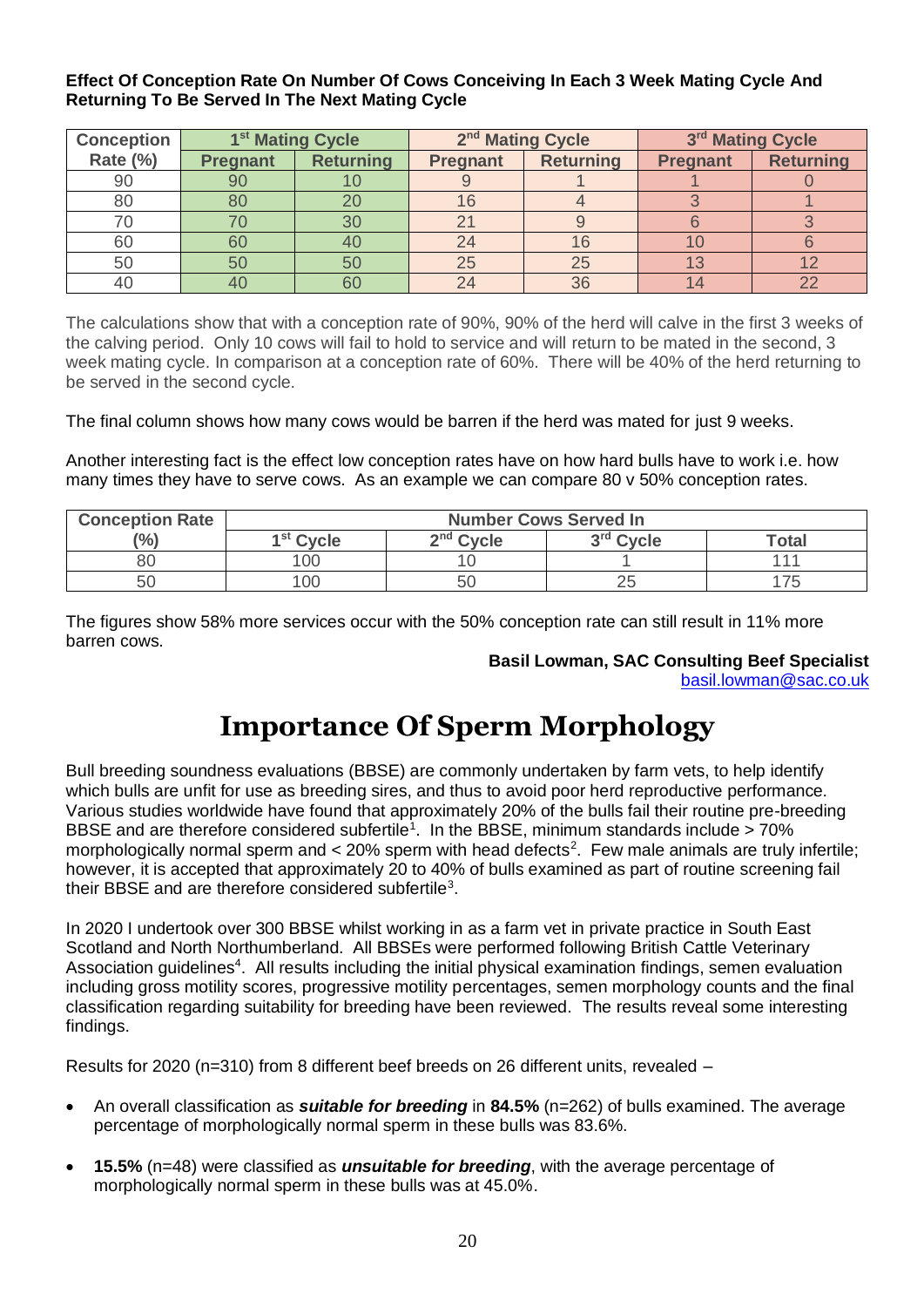This highlights the importance of the final stage of the BBSE which is the counting of 100 sperm on the stained slide under the microscope. This is most often performed in the practice away from the farm but is a hugely important aspect of the overall examination. Remember that some sperm will have defects that affect fertilisation (e.g., sperm head defects). These defective sperm can swim normally, will fuse with the cow's eggs in the oviduct but won't then proceed to be a functioning pregnancy. Without the morphology slide, these defective sperm can be missed, and sub fertile bulls may be misclassified as suitable for breeding.

#### **References**

<sup>1</sup>Tomlinson, M; et al (2017) *Theriogenology*, **89**:169-177

<sup>2</sup> Barth, A.D; Oko, R.J (1989) Ames, Iowa: *Iowa State University Press*, 130-279

<sup>3</sup>Parkinson, T.J (2004) *The Veterinary Journal*, **168**:215-229

<sup>4</sup>Penny, C.D (2010) *The Veterinary Record*, **167**: 551-554

**Iain McCormick, SRUC Veterinary Services** [iain.mccormick@sruc.ac.uk](file://///SAN/Homes/imccormick/My%20Documents/!-System-!/iain.mccormick@sruc.ac.uk)

## **Importance Of Quarantining Stock Bulls**

There are several reasons why it is critical to correctly quarantine newly purchased stock bulls –

- On many farms these will be the only bought in stock.
- Soon after arrival they will be having intimate contact with a large number of cows e.g. grooming them, serving them, etc.
- At the same time they will be running with a large number of young calves with relatively low levels of immunity to disease.

**Basil Lowman, SAC Consulting Beef Specialist**

[basil.lowman@sac.co.uk](mailto:basil.lowman@sac.co.uk)

## **Points To Ponder –Housed Cattle**

- 1. No rain falls on them, so their coats stay dry.
- 2. No wind chill.
- 3. No frost (similar to trees preventing frost underneath them).
- 4. Continual heat produced underneath them from the FYM.

#### **Conclusion**

Check the coats of your cattle. If they have grown in again, after having been clipped at housing last autumn, consider clipping them again now.

What I would really like is for someone to clip every other beast through the race and monitor their performance over the rest of the winter! It would be good to do it with finishing cattle and see how much effect it has on how much they eat and hence how quickly they finish over the rest of the winter?

> **Basil Lowman, SAC Consulting Beef Specialist** [basil.lowman@sac.co.uk](mailto:basil.lowman@sac.co.uk)

## **Liveweight Change In Pregnant Cows**

Rationing sucklers requires 3 key pieces of information – liveweight, condition score and expected date of calving. Liveweight is most accurately measured using a set of weigh scales. However, something that isn't generally considered is what makes up a pregnant cows liveweight i.e. what is the cow herself and what is made up of the pregnancy components (foetus, membranes and fluids).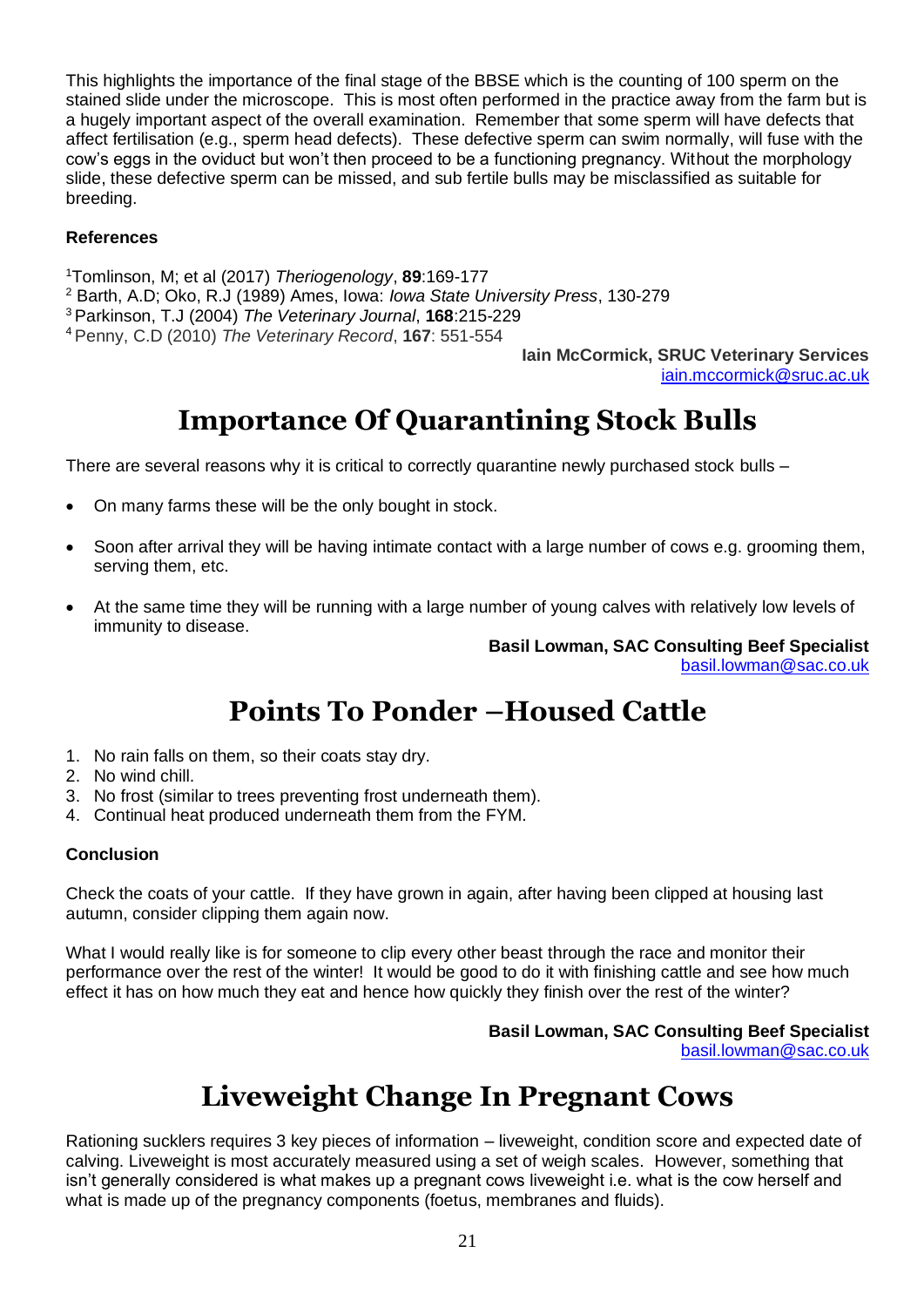The graph below was produced using the AFRC energy and protein requirements of ruminants 1993.

- The blue line represents a 700 kg non-pregnant cow fed a maintenance diet to just maintain her weight.
- The orange line shows the liveweight of a cow as pregnancy advances including the products of conception i.e. the calf, membranes and fluids.
- The grey line represents the liveweight of the cow if she is fed to maintain her weight including the calf inside her, throughout pregnancy.

In the last 8 weeks pre-calving (around 225 days in calf) her energy requirement starts to increase exponentially. At this point in pregnancy, the weight of the foetus, fluid and membranes is also increasing rapidly. Between 225 – 281 days in calf she gains just over 30kg!

On a flat rate feeding system we ration around the 8 week pre-calving time. This results in slightly over feeding further off calving, however it evens out as the cow gets closer to calving and is slightly underfed. This graph further supports the message of avoiding starvation diets in late calving.



**Mary Young, SAC Consulting Livestock Nutritionist** [mary.young@sac.co.uk](mailto:mary.young@sac.co.uk)

## **Possible Store Cattle Sale Declaration**

One of the challenges when buying store cattle is not having any background information on that animal other than its age, breed, sex, weight and farm assurance status. There are rarely any details at the point of sale around its health/vaccination status or any details of its sire and the EBVs associated with him that may be of use to finishers.

Lack of communication between the breeder and finisher is often cited as one of the reasons for inefficiency in the beef production system, with finishers potentially vaccinating cattle as they arrive on farm with no knowledge of whether those animals have already had any vaccinations.

One way to move forward with his would be to supply buyers and potential buyers of store cattle with detailed store declarations.